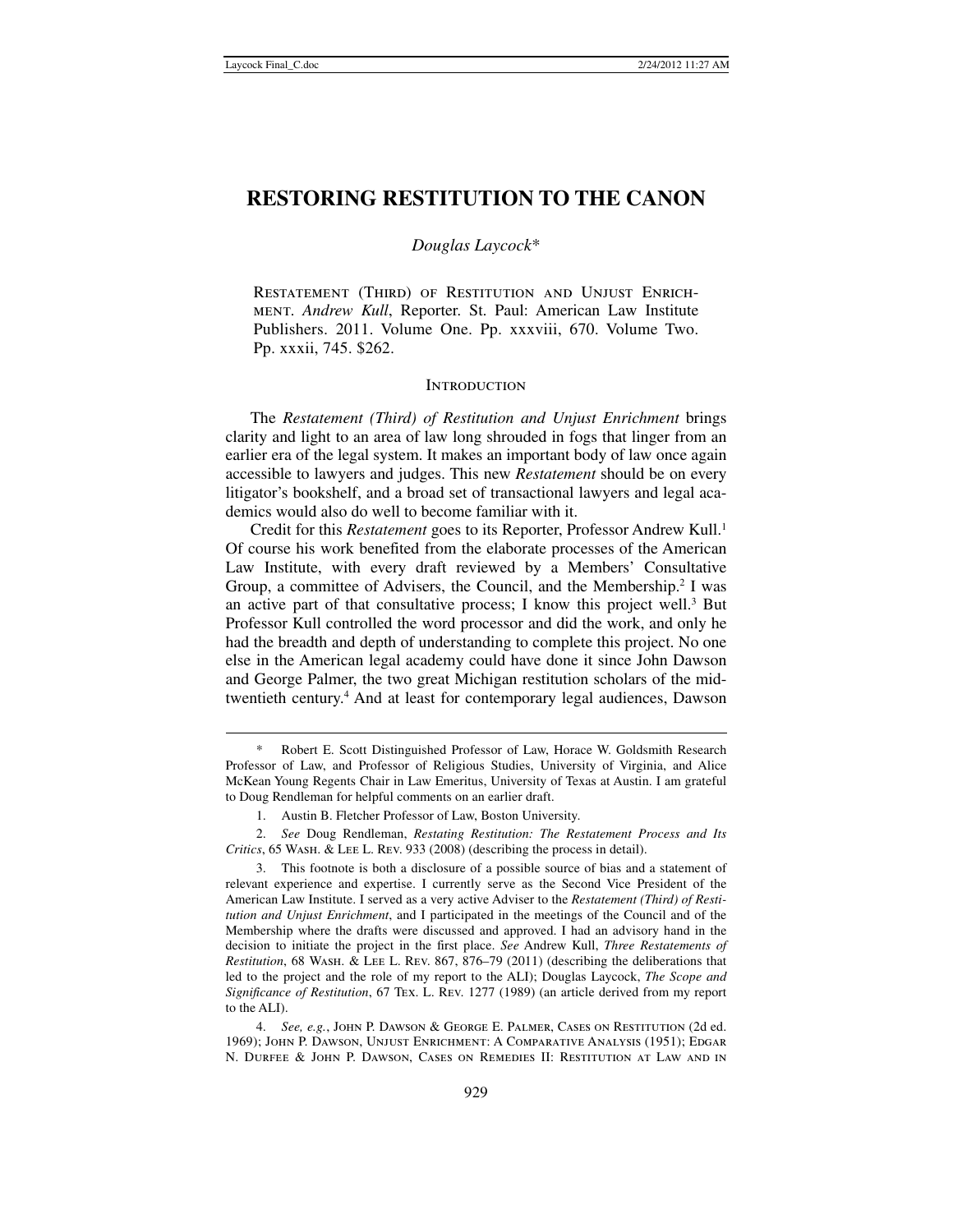and Palmer would not have done it nearly as well. They were too much a part of the earlier era that American lawyers no longer understand.

### I. Academic Neglect

By the later stages of Dawson's and Palmer's careers, restitution and unjust enrichment was becoming a neglected field. But restitution's importance to the law is greatly disproportionate to the amount of systematic attention it has received over the last generation. The law of restitution and unjust enrichment creates distinctive causes of action with many and diverse applications—to mistake, to joint owners and joint obligors, to unenforceable contracts, to disrupted transactions of all kinds. And it creates distinctive remedies with applications to all sorts of causes of action—to claims in contract, tort, and unjust enrichment, and to claims for equitable wrongs and for violation of statutes. The cases continue to arise, as attested by the many recent citations in the Reporter's Notes in the new *Restatement*. But few lawyers or judges come to these cases with any systematic understanding of the field, and until now, most of them have found the available reference books difficult to use.

The restitutionary causes of action dropped out of the curriculum of American law schools in the third quarter of the twentieth century, largely by accident. Innovative law teachers created the modern remedies course by combining separate courses in damages, equity, and restitution, and the idea spread rapidly after about 1960.<sup>5</sup> This change led to a great improvement in the teaching of remedies, including restitutionary remedies. But combining three courses into one left many things on the cutting room floor, including the restitutionary causes of action. And no one picked them up.

The result is that hardly anyone who graduated from law school in the last forty years has taken a restitution course, and at least by 1989 (probably a good bit earlier), there was no restitution casebook in print.<sup>6</sup> When a lawyer or judge encounters a restitution problem today, there is a substantial risk that she will view it as an isolated problem, only dimly aware that there is a large body of law on restitution and unjust enrichment and that arguments about her particular problem can be tested and refined in light of larger principles.

Before this new *Restatement*, she might also have found it hard to investigate either that larger body of law or her particular problem within it. Contemporary lawyers do not find the other available reference books very user friendly. The first *Restatement of the Law of Restitution*, 7 and Palmer's

7. Restatement of the Law of Restitution (1937).

<sup>1</sup> Equity (1939); George E. Palmer, The Law of Restitution (1978) [hereinafter Palmer, LAW OF RESTITUTION]; GEORGE E. PALMER, MISTAKE AND UNJUST ENRICHMENT (1962); John P. Dawson, *Restitution or Damages?*, 20 Ohio St. L.J. 175 (1959); John P. Dawson, *Restitution Without Enrichment*, 61 B.U. L. Rev. 563 (1981).

 <sup>5.</sup> For an account of how this course developed and spread, see Douglas Laycock, How Remedies Became a Field: A History, 27 Rev. LITIG. 161 (2008).

 <sup>6.</sup> Laycock, *supra* note 3, at 1277 (reporting my search at that time).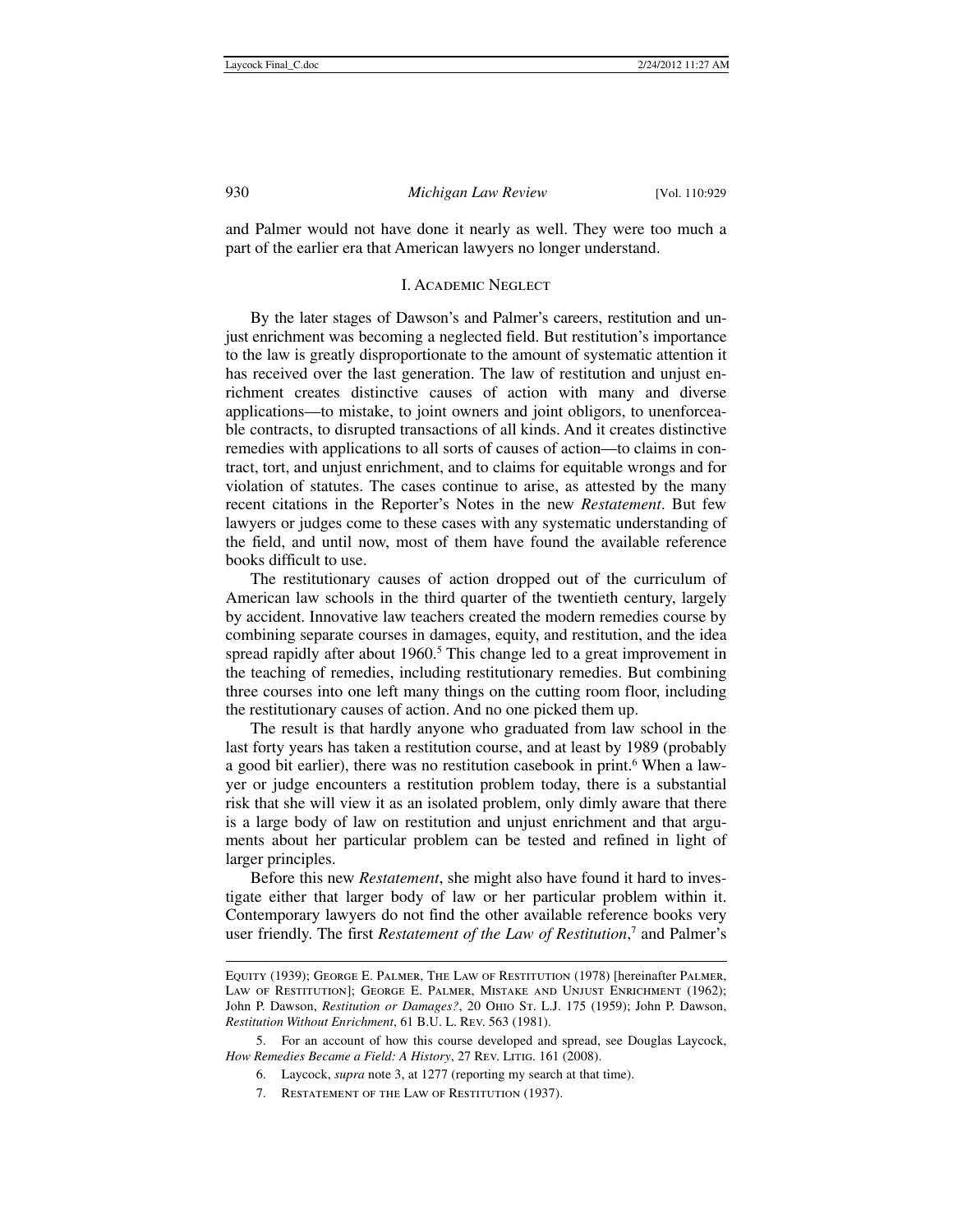four-volume treatise,<sup>8</sup> each give substantial weight to the historic division between law and equity and to the historic scope of quasi-contract. Quasicontract, the nineteenth-century name for the common law's response to cases of what we would now call unjust enrichment, was rooted in fictional pleadings and the forms of action.9 The first *Restatement* speaks as of 1937; Palmer's treatise was published in 1978, but it feels much older. Both suffer from rather weak intermediate levels of organization, so it can be hard for new users to find what they are looking for.

Treatises on remedies give modern and accessible treatment of restitutionary remedies,10 but they are little help on restitutionary causes of action. And the treatment of restitutionary remedies in the *Restatement (Third)* is clearer, more systematic, and more precise than in any of the remedies treatises.

## II. Accessibility and Functional Explanations

The *Restatement (Third)* is written in plain English for lawyers in the twenty-first century. None of its rules are stated in terms of quasi-contract or the forms of action, and almost none are stated in terms of common law or equity. There is a clear explanation of restitution's separate roots both at law and in equity, correcting the common misconception that restitution is necessarily equitable, and explicitly stating that no remedy for unjust enrichment requires a showing that legal remedies are inadequate  $(\S 4)$ . There is an overview of laches and the relevant statutes of limitation, which necessarily says that the applicable time limit in some jurisdictions may depend on the court's view of whether the claim arose at law or in equity (§ 70). More problematic, the Reporter could not find a way to restate the rights of bona fide purchasers for value without referring to "legal interest[s]" and "equitable interests"  $(\S 66)$ . This distinction is mystifying to most contemporary lawyers, but the Reporter understands that it "may be unfamiliar" (§ 66 cmt. a), and he makes its meaning reasonably clear in the comments (§ 66 cmts. a, e). Apart from those three sections, the few references to common law or equity are brief and historical, and no legal rule is made to depend on distinctions between the two.

Finding what you're looking for is considerably easier than in the first *Restatement*. The *Restatement (Third)* is divided into four parts: general principles, liability in restitution, remedies, and defenses. "Liability in Restitution" means the substantive grounds for liability, subject to defenses and to further specification of the remedy. As with all the more recent restatements, the number of sections has been greatly reduced, and the explanatory

 <sup>8.</sup> Palmer, Law of Restitution, *supra* note 4.

 <sup>9.</sup> *See generally* William A. Keener, A Treatise on the Law of Quasi-Contracts (1893); Frederic Campbell Woodward, The Law of Quasi-Contracts (1913).

 <sup>10.</sup> *See* 1 Dan B. Dobbs, Law of Remedies 550–706 (2d ed. 1993); James M. Fischer, Understanding Remedies 329–436 (2d ed. 2006). Each of these sources has additional treatment of restitutionary remedies dispersed through later chapters.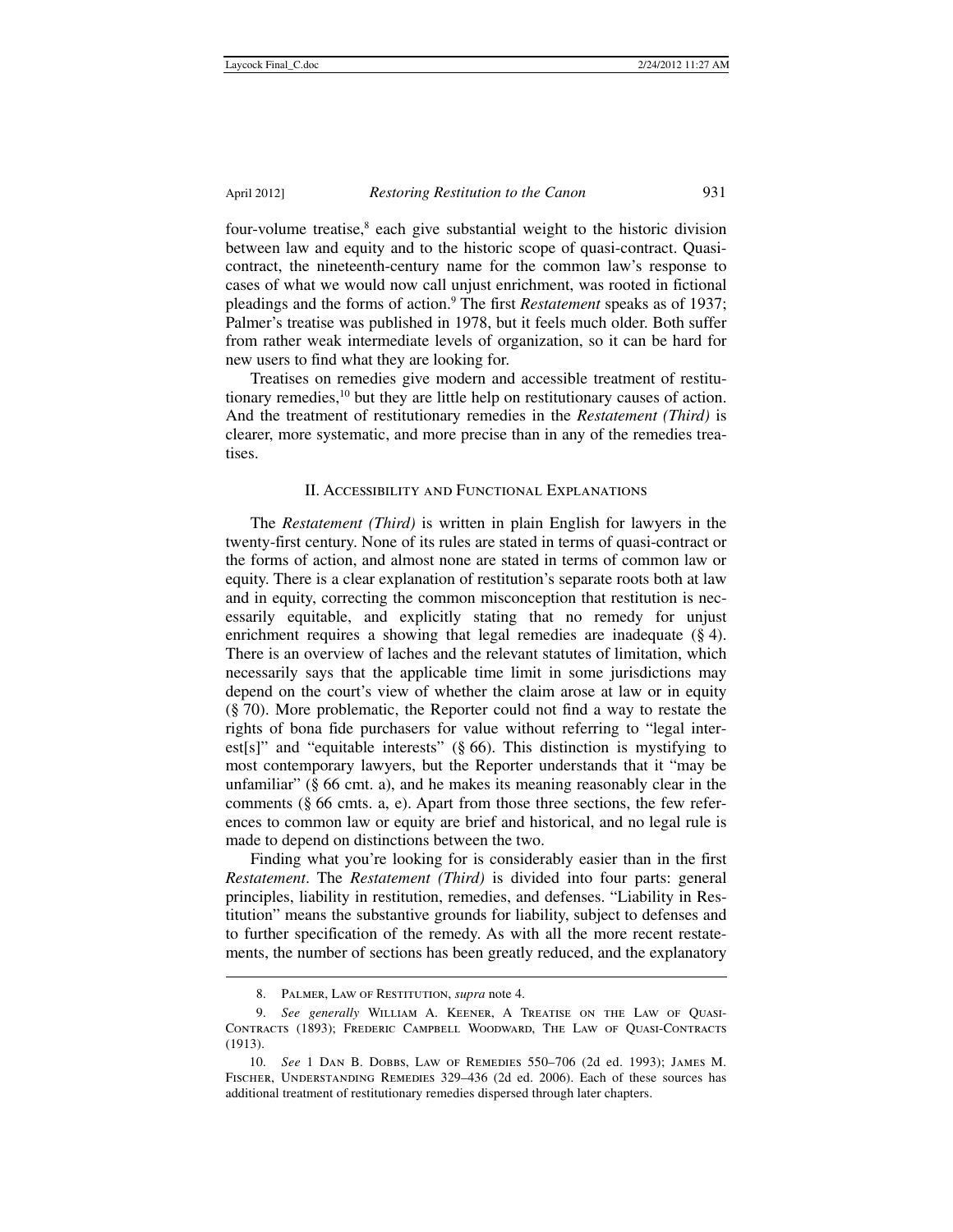comments, and the collection of cases and authorities in the Reporter's Notes, have been greatly expanded. Consequently, the *Restatement (Third)* functions not just as a summary of the law but also as a powerful research tool.

There are forty-four sections on restitutionary causes of action (§§ 5– 48), so if necessary, it is quite manageable to simply read through the list in the table of contents. But it is not often necessary. These forty-four sections are subdivided into five chapters and ten topics, providing the intermediate levels of organization that were weak or missing in Palmer and the first *Restatement*. Most of these chapters, topics, and sections have common-sense titles that make for easy finding. If lawyers discover that the *Restatement (Third)* exists, they will be able to find what they need and understand what they find.

The *Restatement (Third)* states its rules in functional terms. This is clear from the very beginning, in its introductory explanation of "unjust enrichment" (§ 1 cmt. b). Section 1, closely tracking section 1 of the first *Restatement*, states the broad general principle that "[a] person who is unjustly enriched at the expense of another is subject to liability in restitution." But what makes an enrichment "unjust"?

The comment makes clear that this question is not a free-floating moral inquiry, but a matter of legal rules. The phrase "unjust enrichment" is established by long usage, but comment b explains that the concept "might more appropriately be called *unjustified enrichment*."

Compared to the open-ended implications of the term "unjust enrichment," instances of unjustified enrichment are both predictable and objectively determined, because the justification in question is not moral but legal. Unjustified enrichment is enrichment that lacks an adequate legal basis; it results from a transaction that the law treats as ineffective to work a conclusive alteration in ownership rights. (§ 1 cmt. b)

The grounds for treating a transfer of property as reversible—as "ineffective to work a conclusive alteration in ownership rights"—are set out in the sections that follow. They are mostly a function of impaired consent by the transferor, wrongdoing by the transferee, failure of communication between the two, or some wholly unexpected development that disrupts the transaction. But no such generalization can substitute for the specific rules that follow. Those rules are emphatically *not* a matter of what the jury thinks is fair or "unjust." But they necessarily give judges some discretion to take account of new ways in which unjustified enrichment may arise.<sup>11</sup>

The benefits of functional rules are clearly apparent in a comparison of section 2 to its predecessor. Section 2 of the first *Restatement*, entitled "Officious Conferring of a Benefit," says that "[a] person who officiously confers a benefit upon another is not entitled to restitution therefor."12 Comment a explains that "[o]fficiousness means interference in the affairs

 <sup>11.</sup> *E.g.*, § 1 cmt. a, § 44(1).

<sup>12.</sup> RESTATEMENT OF THE LAW OF RESTITUTION § 2.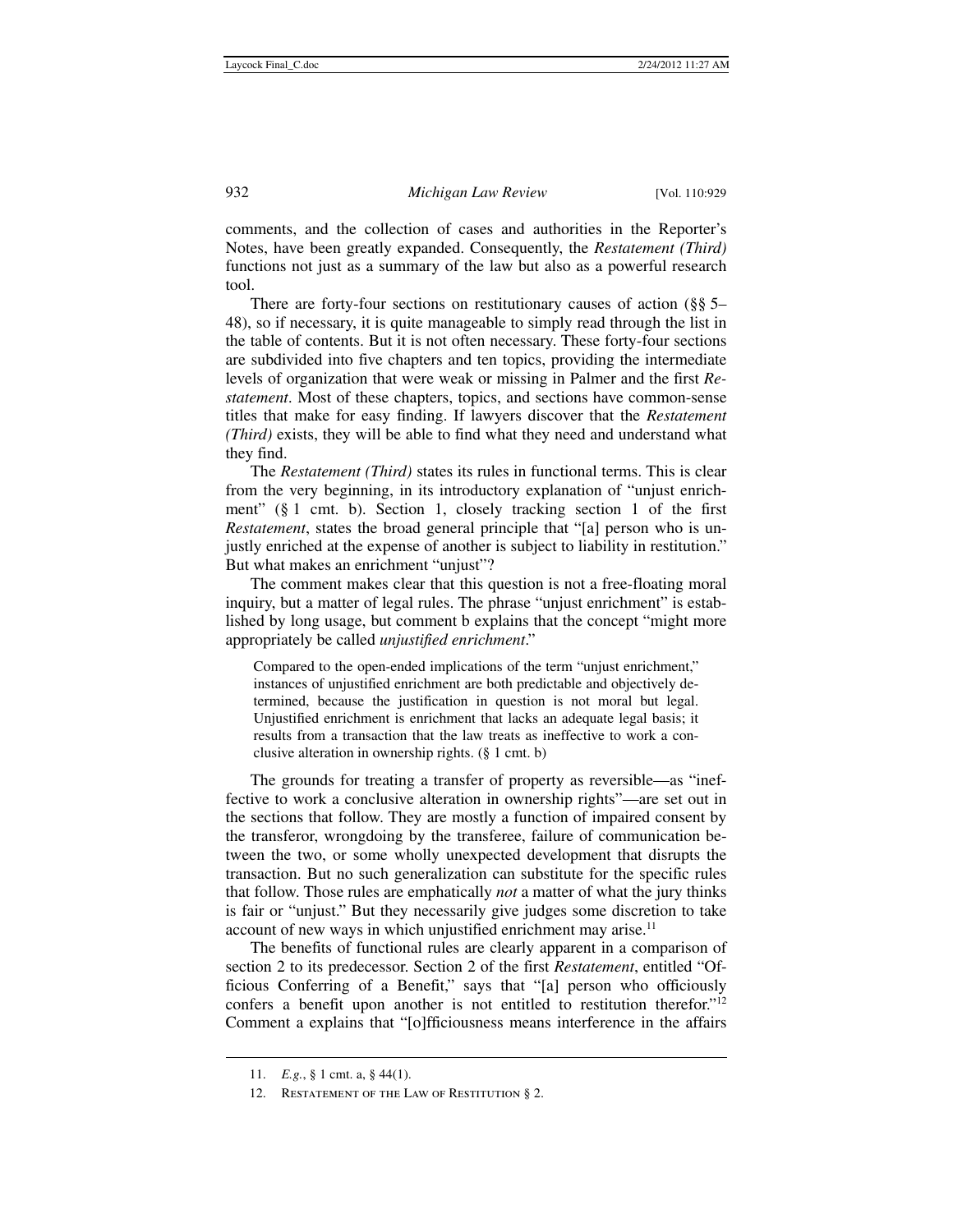of another not justified by the circumstances under which the interference takes place."13 What circumstances are those? Readers have to find out inductively, by examining which benefits are treated as "officious" and which are not. The cases sometimes describe an officious conferrer of benefits as an "officious intermeddler,"14 which sounds worse, and as a "volunteer" (§ 2 cmt. d), which may not sound so bad. But she is equally unable to recover under any of these labels.

Section 2 of the *Restatement (Third)* is much longer and more informative. Section 2, entitled "Limiting Principles," offers broad principles that help make sense of the more detailed rules that follow. These principles are in the black letter, and they state what section 2 of the first *Restatement* meant, but never quite explicitly said, even in a comment. "This section states the same rule [as its predecessor], substituting a functional explanation for the familiar epithets" (§ 2 cmt. d).

So: "Liability in restitution may not subject an innocent recipient to a forced exchange: in other words, an obligation to pay for a benefit that the recipient should have been free to refuse"  $(\S 2(4))$ . If someone delivers a new car to my door, that is objectively a benefit, but it is not a benefit that I can be required to pay for. I might not want a new car at all, and if I do, I might want a different make, model, color, or options package. I might value the new car at much less than the market price, or I might be unable or unwilling to pay that price.

Similarly, "[t]here is no liability in restitution for an unrequested benefit voluntarily conferred, unless the circumstances of the transaction justify the claimant's intervention in the absence of contract"  $(\S 2(3))$ . This focuses attention on a recurring question: Would it have been feasible to make a contract to cover this transaction before either side took action? And if not, was there sufficient reason to proceed in the absence of contract?

If the parties did make a contract, the contract controls. "A valid contract defines the obligations of the parties as to matters within its scope, displacing to that extent any inquiry into unjust enrichment"  $(\S 2(2))$ .

There is nothing very surprising in these principles. But in teaching a seminar on restitution, I have found that they have enormous explanatory power. The principle of "no forced exchanges," so obvious in the case of a mysteriously delivered new car, can resolve more difficult cases where a recipient receives a benefit he can't return but never agreed to pay for, as when a property owner builds a road or a fence that benefits his neighbor as much as it benefits the one who built it (§ 30 cmt. b, illus. 2, 6). And when, as inevitably happens, there are exceptions to these principles in the rules that come later, these principles focus attention on the reasons for the exceptions.

The law has recognized a limited exception to the duty to make contracts in cases of unmarried cohabitants, who obviously could have sorted out their property rights by contract, but where it is contrary to all human

 <sup>13.</sup> *Id.* § 2 cmt. a.

 <sup>14.</sup> *See, e.g.*, Teton Peaks Inv. Co. v. Ohme, 195 P.3d 1207, 1211–12 (Idaho 2008).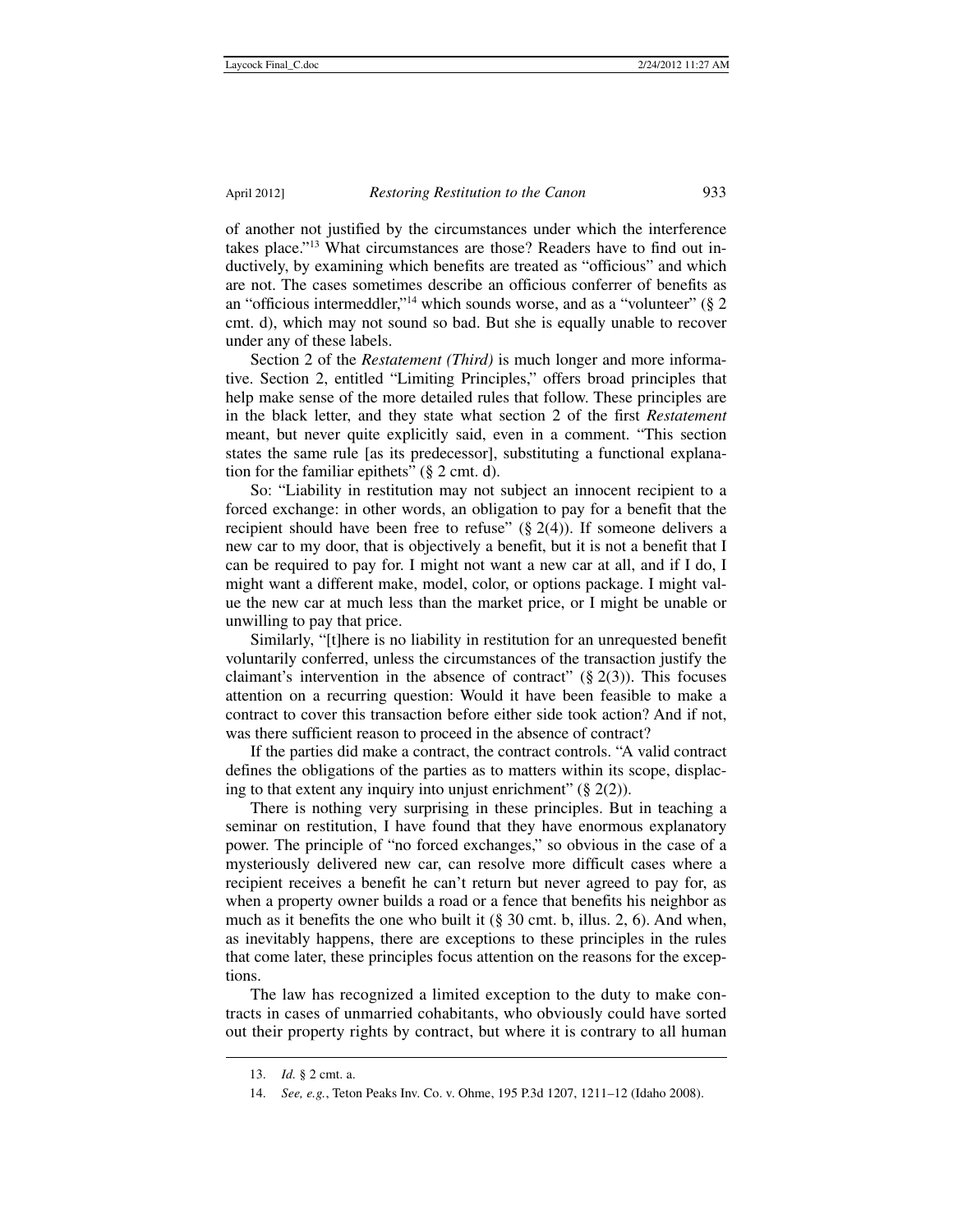experience to expect them to have done so (§ 28). It has recognized a limited exception to the rule against forced exchanges in cases of persons who build by mistake on the property of others, where a free building to defendant and a total loss to plaintiff have seemed, to many judges and legislators, too large to ignore (§ 10). An exception permitting forced exchanges in one application of the law of attorneys' fees, more conceptually troublesome in my view, is discussed in Section IV.B.

The "familiar epithets" of earlier formulations did more to conceal than to illuminate the actual rules and their underlying policies. Nothing in the word "volunteer" will tell you what the better reasoned cases actually mean by that word, and there are many troublesome cases where the lawyers or judges focused more on the word than on the underlying concept. A recurring bad example is the argument, and the occasional holding, that a company that reimburses its victimized customer is a volunteer who cannot recover from the third party supplier, installer, or subcontractor actually at fault.15 The *Restatement (Third)* emphatically approves the cases that allow recovery on such facts (§ 24 cmt. d).

A special source of trouble has been the voluntary payment rule—that money voluntarily paid cannot be recovered (§ 6 cmt. e). All money paid by mistake is paid voluntarily in one sense; the question is what kinds of mistake are sufficient to justify reversing the payment. And when a court holds that payments coerced by a judgment and the threat of execution or garnishment were "voluntary,"16 or that payments of erroneously assessed taxes were "voluntary,"17 the word is being used in a Pickwickian or perhaps Orwellian sense to accomplish some purpose that might or might not make sense if openly stated and examined. What does the voluntary payment rule mean in functional terms?

The new *Restatement*'s more helpful explanation is that "money voluntarily paid *in the face of a recognized uncertainty as to the existence or extent of the payor's obligation to the recipient* may not be recovered, on the ground of 'mistake,' merely because the payment is subsequently revealed to have exceeded the true amount of the underlying obligation" (§ 6 cmt. e). This formulation is closely related to a key element of the *Restatement*'s definition of "mistake": a claimant has not made a mistake of the sort that invalidates a transaction if she has decided "to act in the face of a recognized uncertainty"  $(\S 5(3)(b))$ . If you pay money in total ignorance of some critical fact, or in the unquestioning belief in a "fact" that turns out not to be true, you have paid by mistake. But if you are aware that the critical fact is

 <sup>15.</sup> *See, e.g.*, Armco, Inc. v. S. Rock, Inc., 696 F.2d 410, 412–13 (5th Cir. 1983) (holding that the manufacturer of a leaking sewer pipe who paid for repairs could not recover from a contractor whose defective installation allegedly caused the problem); Inland Real Estate Corp. v. Tower Constr. Co., 528 N.E.2d 421, 428 (Ill. App. Ct. 1988) (holding that a syndicator of real estate partnerships that made its investors whole could not recover from the architects allegedly at fault).

 <sup>16.</sup> *See, e.g.*, Ken Lawler Builders, Inc. v. Delaney, 892 So. 2d 778, 780 (La. Ct. App. 2005).

 <sup>17.</sup> *See, e.g.*, Sorce v. Armstrong, 929 N.E.2d 1156, 1159–60 (Ill. App. Ct. 2010).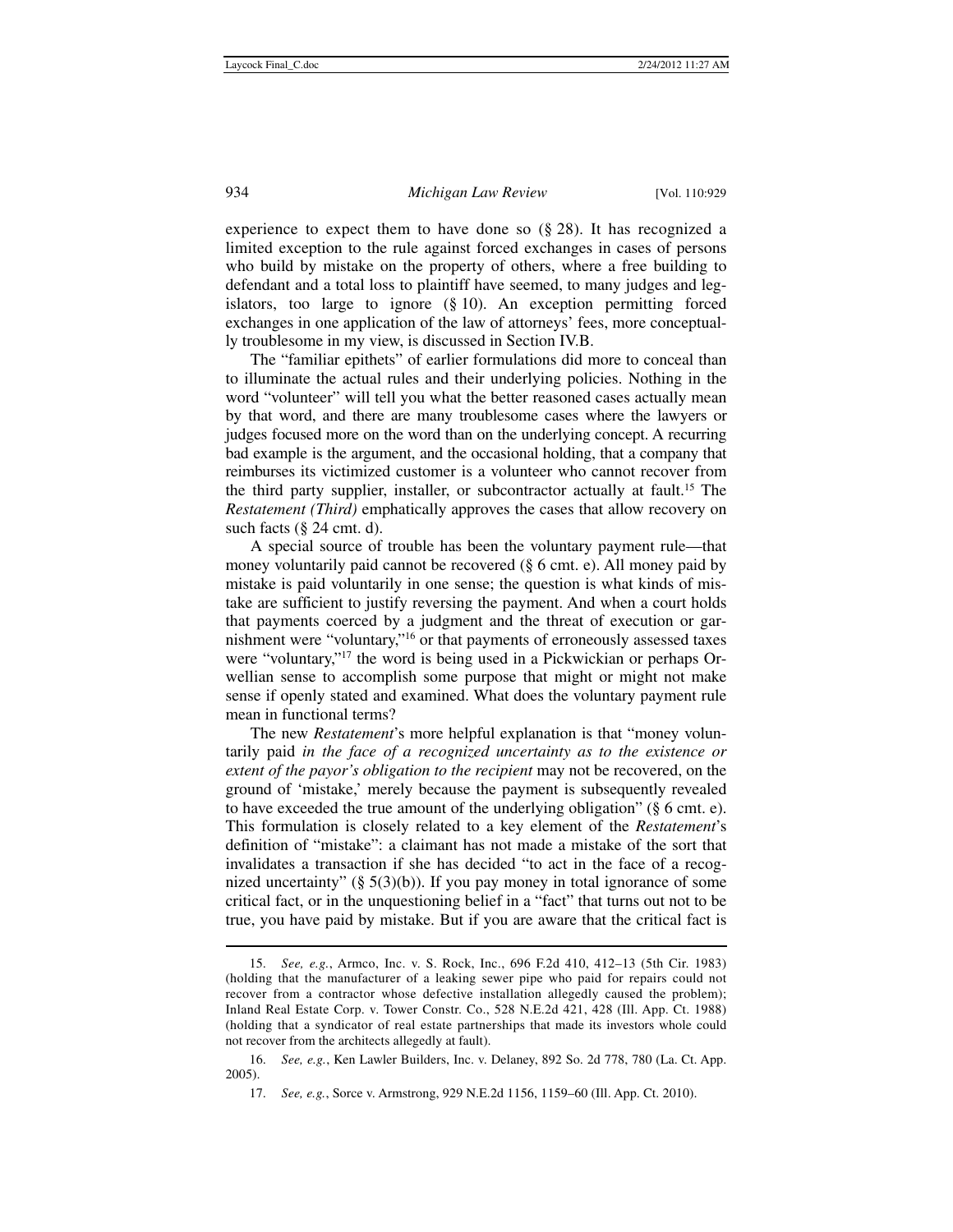$\overline{a}$ 

in doubt or the subject of disagreement, and you pay anyway, you have not made a mistake. You have decided to pay despite the uncertainty.

Most commonly, a party who pays in this situation is settling a disputed claim. Settlements are always made in the face of uncertainty about which party a court would think is right. A party to a settlement cannot undo the settlement later by claiming that she has discovered new evidence or that she mistakenly underestimated her odds of prevailing in litigation. This is usually obvious in routine cases. It is also the rule in more dramatic cases, such as those in which an insurer pays on a life insurance policy and the insured later turns up alive (§ 5 cmt. b, illus. 4). These cases never involve a mistaken death certificate and a public funeral; they typically arise from a long disappearance. The insurer decides to pay despite the known uncertainty about the presumed death of the insured. The insurer could resist payment and litigate if necessary; it could further investigate the claim; it could try to settle the claim for less than the full amount of the policy or with an agreement to repay the policy proceeds if the insured turns up alive. If it decides to pay despite the uncertainty, it has not paid by mistake, and it cannot recover its payment when the uncertainty is resolved. But it can recover in fraud if either the insured or the beneficiary has misrepresented the known facts (§ 6 cmt. e, illus. 19).

"Unjustified enrichment," the limiting principles in section 2, and the voluntary payment rule are simply examples. Functional explanations pervade the *Restatement (Third)*. Traditional formulations are explained, defined, and clarified in functional terms.

### III. The Scope of Coverage

### A. *Restitutionary Causes of Action*

Why should lawyers care about clear explanations of restitution and unjust enrichment? If it's been gone from the curriculum for forty years or more, is it really all that important? Yes it is, as a brief survey of the *Restatement (Third)* illustrates. Each of the topics briefly mentioned below is summarized, explained in functional terms, and supported by a large body of cases and other authorities in the Reporter's Notes.

Part II, on "Liability in Restitution," opens with eight sections on mistake ( $\S$ § 5–12). To err is human,<sup>18</sup> but it is also corporate, because humans do the actual work of corporations. So we find one clerk paying the fax copy of an invoice for \$304,000, and a different clerk paying the hard copy.<sup>19</sup> We find a bank paying \$725,000 on a check for \$7,250,<sup>20</sup> and another bank wiring the same \$2 million twice to two different recipients.<sup>21</sup> The *Restatement (Third)* addresses recovery of such mistaken payments (§§ 5–8)

 <sup>18.</sup> Alexander Pope, An Essay on Criticism 30 (Scolar Press 1970) (1711).

 <sup>19.</sup> *In re* Dow Corning Corp., 192 B.R. 428, 429 (Bankr. E.D. Mich. 1996).

 <sup>20.</sup> *In re* JD Servs., Inc., 284 B.R. 292, 294 (Bankr. D. Utah 2002).

 <sup>21.</sup> Banque Worms v. BankAmerica Int'l, 570 N.E.2d 189, 190–91 (N.Y. 1991).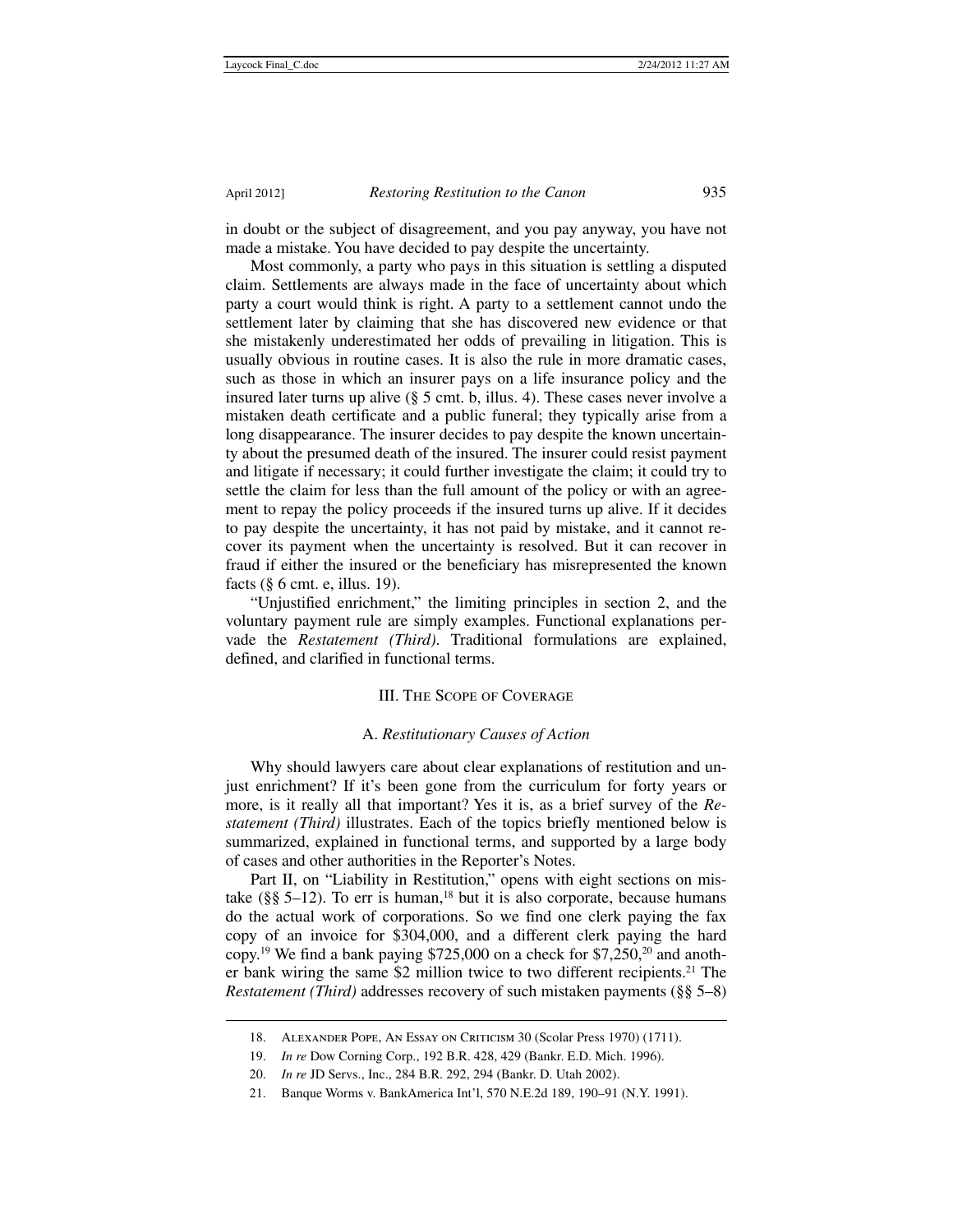and what happens to that claim when the recipient of the mistaken payment has gone bankrupt in the interim (§§ 55–61). It also addresses other kinds of mistakes: building on the wrong lot or over the property line (§§ 9–10); mistaken gifts, which usually arise in estate planning situations (§ 11); and the law of reformation, which provides a remedy for mistakes in drafting the documents that implement transactions (§ 12).

"Defective Consent or Authority" addresses a miscellany of recurring situations: fraud and misrepresentation  $(\S 13)$ , duress  $(\S 14)$ , undue influence (§ 15), lack of legal capacity (§ 16), and lack of authority on the part of an agent or fiduciary (§ 17).

"Transfers Under Legal Compulsion" addresses payment of judgments later reversed  $(\S 18)$  and erroneous payment of taxes  $(\S 19)$ . Such payments may or may not be made by mistake, but they are always made under legal compulsion. Settlements pending appeal and settlements of disputed tax liabilities are of course binding. But when a judgment debtor pays a judgment while continuing to prosecute his appeal, the payment has been coerced by the judgment and its potential consequences, and the payment can be recovered if the judgment is ultimately reversed or reduced. Tax payments are equally made under the threat of coercive collection measures. If an erroneous tax payment cannot be recovered, it is not because the payment was voluntary, but because of statutory requirements of protest and the like, or because of special considerations of government finance that such statutory requirements are designed to serve.

"Emergency Intervention" (§§ 20–22) may seem like a small-stakes curiosity, but it is important to the medical industry. Don't think of the law school example of a surgeon summoned to treat a patient by the side of the street, although that's a real case (§ 20 cmt. a, illus. 1). Think instead of the unconscious or suicidal patient delivered to the emergency room by others (§ 20 cmt. b, illus. 5). He never agreed to pay, nor did he do anything that manifests the tacit consent needed to support an implied contract. But he is liable in restitution, because the emergency excuses the hospital's failure to make a contract before beginning treatment.

"Performance Rendered to a Third Person" (§§ 23–25) is one of the less informative topic titles. But here we find the basis for the whole law of indemnity and contribution (§ 23) and much of the law of equitable subrogation (§ 24). And we find cases where a contractor contracts with a tenant or an adult resident and then looks to the owner of the property for payment  $(\S 25)$ .

Under "Self-Interested Intervention" (§§ 26–30), we find restitutionary claims between joint owners of property (§ 26) and between unmarried cohabitants (§ 28). We find the claims of persons who improved property that they reasonably expected to own, only to have that expectation dashed (§ 27). And we find the conceptual basis of the whole law of attorneys' fees in common fund cases, most notably including class actions (§ 29). Finally, there is a residual rule, tightly limiting restitution in other cases of unrequested benefits to those in which the benefit is received in cash or can be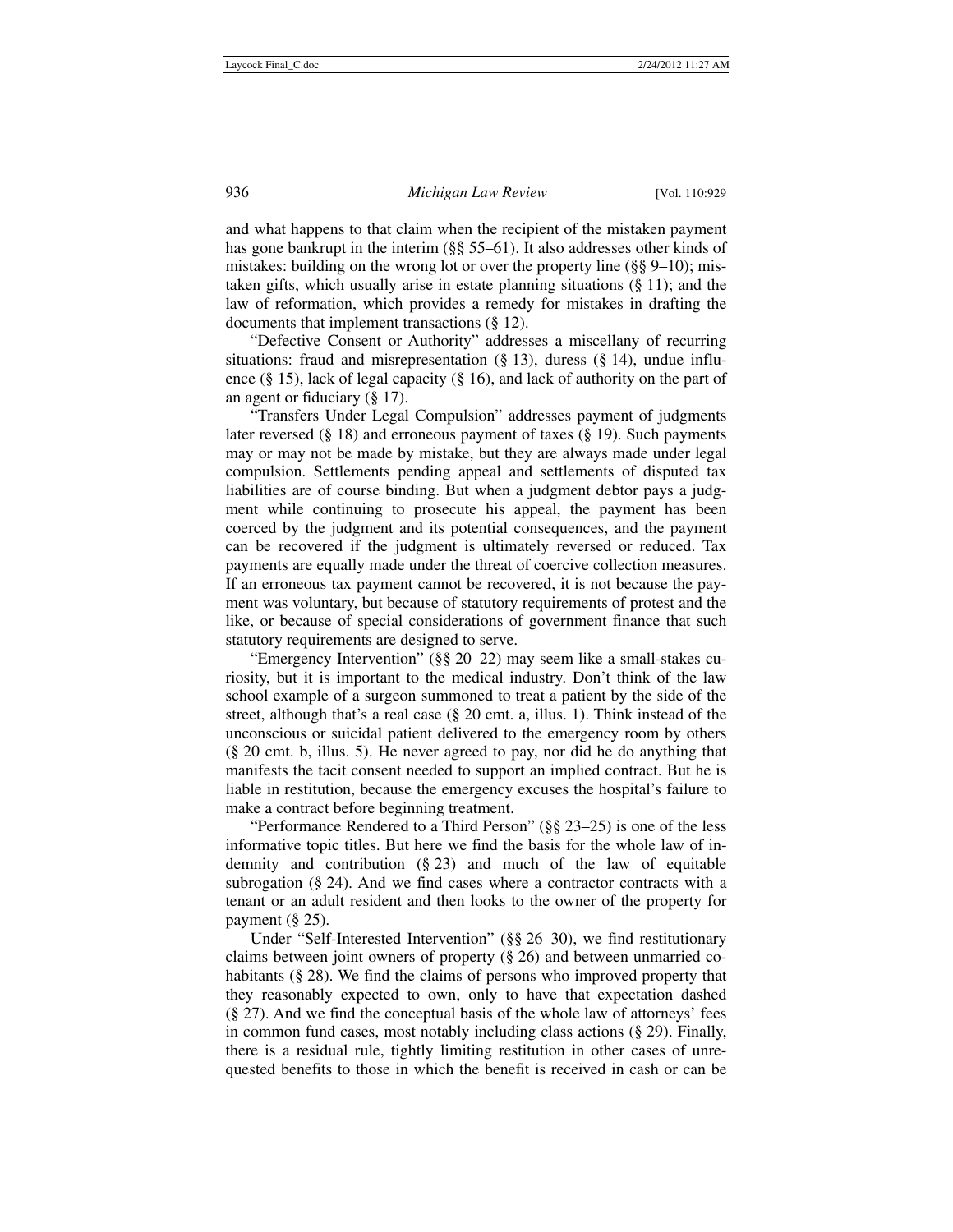$\overline{a}$ 

returned in kind, so that there is no hint of forced exchange—no risk of making a defendant pay for something she might not have wanted (§ 30).

"Restitution and Contract" (Chapter Four) addresses two sets of problems of considerable commercial importance and conceptual confusion. The first is "Restitution to a Performing Party with no Claim on the Contract" (§§ 31–36). When one side partly or wholly performs a contract later discovered to be unenforceable for whatever reason—statute of frauds or indefiniteness (§ 31), illegality (§ 32), lack of legal capacity (§ 33), mistake, impossibility, or frustration of purpose (§ 34)—the party who performed may have a claim in restitution for the benefit conferred. Here is the whole law of *quantum meruit*—a phrase that survives from the days of quasicontract and can be translated into plain English as "reasonable value" (§ 31 cmt. e)—explained and rationalized. It is not just amateurs who sometimes perform without an enforceable contract; it is also business people and professionals in a hurry. These issues often arise in real estate contracts<sup>22</sup> and in contracts for services, including cases where an attorney does valuable work without an enforceable fee agreement (§ 31 cmt. h, illus. 18–19). They can arise in unexpected contexts, as when a divorce agreement divides a \$5 million account with Bernie Madoff and that balance turns out to be a fiction (§ 34 cmt. e, illus. 19). Similar issues arise when a party to a contract is coerced or manipulated into doing more than the contract requires (§ 35), or when he performs valuable services and then breaches, forfeiting his claim on the contract but not necessarily his claim in restitution (§ 36).

Topic 2 of Chapter Four, "Alternative Remedies for Breach of an Enforceable Contract," includes the settled law of rescission (§ 37), the more confused law of reliance and restitutionary damages, much clarified here and relabeled "Performance-Based Damages" (§ 38), and a remedy newly stated but with support in the cases for disgorgement of profits from opportunistic breach (§ 39). I return to these issues in Section IV.A.

"Restitution for Wrongs" (Chapter Five) addresses a whole series of commercially significant torts: trespass and conversion (§ 40), misappropriation of financial assets (§ 41), infringement of intellectual property  $(\S 42)$ , breach of fiduciary duty or confidential relation  $(\S 43)$ , and other intentional interference with legally protected interests (§ 44). This catchall provision includes established torts such as fraud (§ 44 cmt. c, illus. 12–13) and intentional interference with contract  $(\S 44 \text{ cm}t)$ . b, illus. 4–6). It includes emerging problems such as identity theft (§ 44 cmt. b, illus. 2), and profitable wrongdoing too unusual to easily classify, such as the unauthorized redistribution of satellite signals (§ 44 cmt. b, illus. 1). The payoff is that addressing these torts through restitution can lead to restitutionary remedies, including disgorgement of profits (§ 51) and a constructive trust over identifiable proceeds of the wrong (§ 55) as alternatives to compensatory damages. Fraud is confined to the catchall here because it is more fully

 <sup>22.</sup> *E.g.*, Farash v. Sykes Datatronics, Inc., 452 N.E.2d 1245, 1251 (N.Y. 1983) (Jasen, J., dissenting) (oral agreement to lease from a "prominent and successful" real estate developer).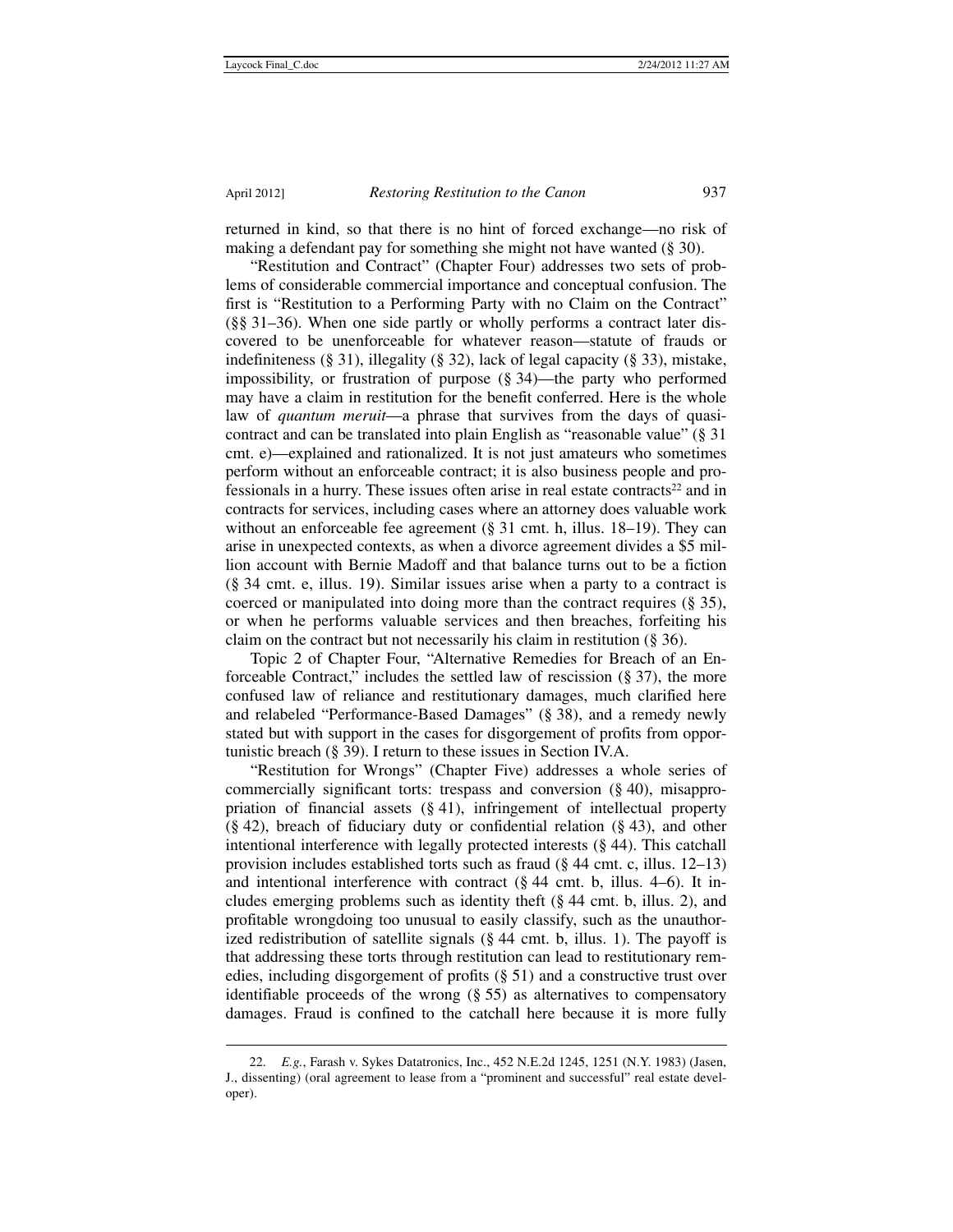addressed in section 13, where the remedy is rescission of the affected transaction.

"Restitution for Wrongs" also includes some spectacular personal wrongs that are not so commercially significant but are surprisingly complex when they arise. These include homicide by an heir, an insurance beneficiary, or a joint owner with survivorship rights (§ 45), and a remarkable variety of other forms of interference with attempts to make a gift or a will  $(\S$  46).

Finally, there is a miscellaneous set of three-party cases in which *A* makes a payment to *B* that should have been made to *C* ( $\S$ § 47–48). Often these cases are based on mistake or some other ground also addressed elsewhere in the *Restatement*. But the three-party variations raise enough distinct issues to justify separate treatment.

### B. *Restitutionary Remedies*

Restitutionary remedies were never as academically neglected as restitutionary causes of action, but they were often fuzzily defined and only partially understood. Restitutionary remedies necessarily involve a measure of discretion, but this *Restatement* brings clear and mostly precise formulations to guide that discretion.

The measure of recovery in restitution varies with context to a much greater extent than the measure of compensatory damages. The fundamental question in damages, subject to many limits and exceptions, is how much a plaintiff lost, comparing what actually happened to what would have happened but for the wrong.23 But in restitution, the question is not even presumptively as simple as how much defendant was enriched as compared to what would have happened but for the events giving rise to the claim in restitution. The question is how much defendant was *unjustly* enriched. How much of his enrichment is unjust may depend on all the facts and circumstances.

Topic 1 of Chapter Seven ("Remedies") lays out the remedies that end in an ordinary money judgment (§§ 49–53). Central to this topic is a distinction between innocent recipients  $(\S 50)$  and conscious wrongdoers  $(\S 51)$ . An innocent recipient most commonly received money or property by mistake (§§ 5–12), but there are many other possibilities. He may have received emergency medical services (§ 20) or some other form of unrequested benefit sufficiently exceptional that he has to pay for it ( $\S$ § 21–30). He may have received partial performance on an unenforceable contract (§§ 31–36).

The basic remedial principle is that an innocent recipient is required only to give back what he received. And if it is not possible to give back what he received, because it has been consumed or is permanently attached to his property, he has to pay only a very conservative measure of its value, designed to protect the innocent recipient from the risk that he might have to pay more for something than it is worth to him personally (§ 50). He may

 <sup>23.</sup> *See* Douglas Laycock, Modern American Remedies 11–15 (4th ed. 2010).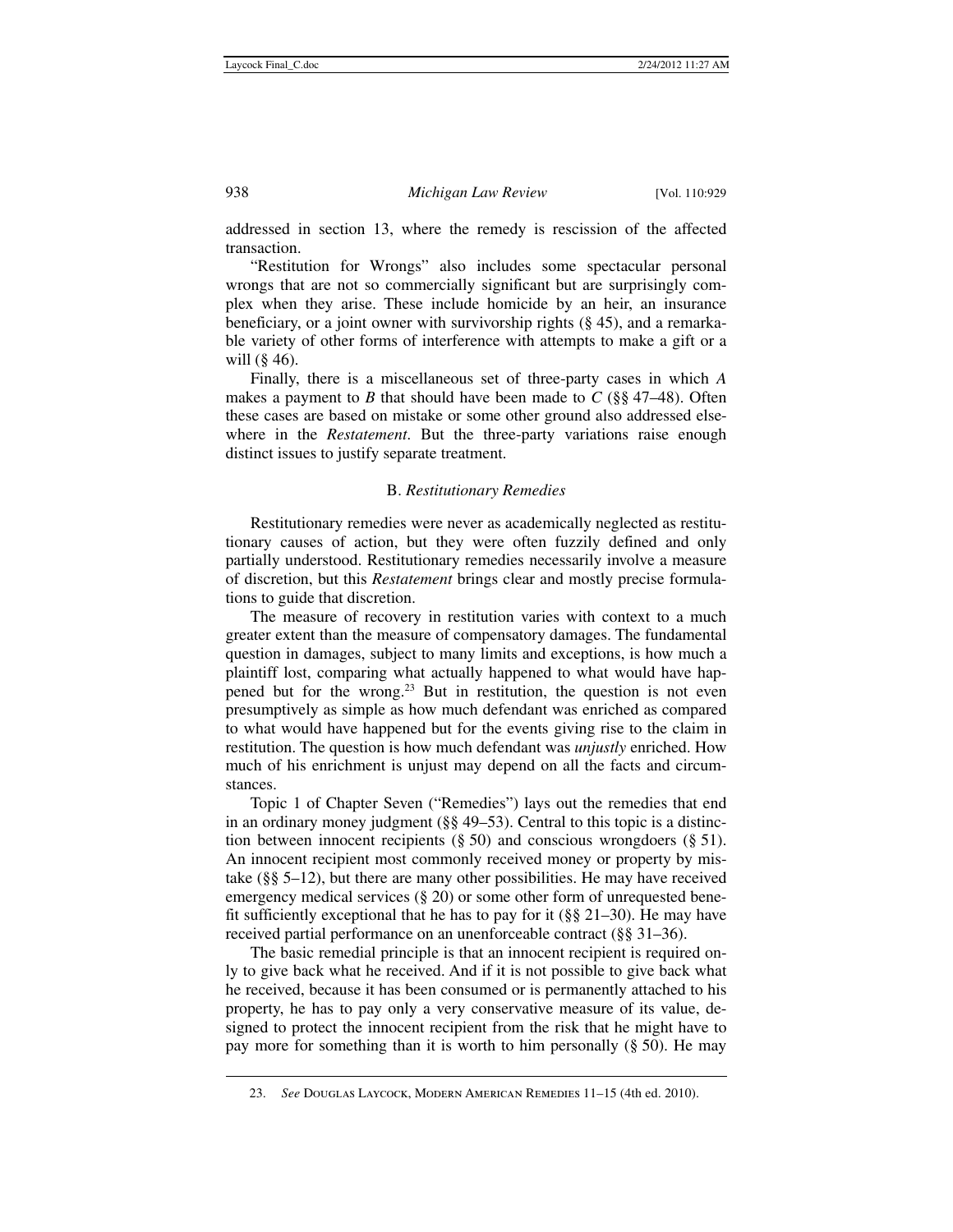$\overline{a}$ 

have to pay nothing if he did not request the benefit and cannot convert it into cash, and if it has no demonstrable value to him. If Improver mistakenly erects a new building on Owner's lot, and if Owner has other plans for that lot, there may be nothing to do but tear down the new building (§ 10 cmt. g, illus. 17). It is an encumbrance rather than a benefit.

As a first approximation, conscious wrongdoers are defendants who took someone else's property without asking. But section 51 offers a considerably more precise definition. A conscious wrongdoer is one who knowingly violated plaintiff's rights, or who acted despite a known risk that he was violating plaintiff's rights, under sections 13–15 or 39–46 of this *Restatement*. These sections include all the important commercial torts and all the forms of intentional wrongdoing, commercial or otherwise, that can enrich the wrongdoer.

A wrongdoer, conscious or not, is liable for at least the market value of what she received  $(\S 51(2))$ . This rule covers those who unknowingly commit strict liability torts, such as conversion. It also covers the reasonable royalty owed by an infringer of intellectual property even if there is no other evidence of profits to the infringer or damages to the victim (§§ 42 cmt. f, 51 cmt. d).

A conscious wrongdoer must surrender all his profits from the wrong, including any consequential gains he earned by using the property after he took it (§ 51(4)). Consequential gains are analogous to consequential damages, but the phrase does not appear in the cases. It should. It is very helpfully deployed in the *Restatement (Third)* to sort out measures of recovery and match them with assessments of culpability.<sup>24</sup>

Section 52 addresses the intermediate case of a person who committed no actionable wrong but is partly or wholly responsible for his own enrichment. The most dramatic example is the property owner who watches the mistaken improver building on the wrong lot and says nothing (§ 52 cmt. c, illus. 3). The more common example is one who receives a mistaken payment, recognizes the mistake, and refuses to return the money (§ 52 cmt. e, illus. 10).

All of this is somewhat complicated to summarize. But it is set out in sections 49–53 with a clarity far exceeding anything previously available in the literature. These sections are generally consistent with the results in the cases, but they are clearer and more precise than any explanation in the cases.

Topic 2 of Chapter 7 restates the remedies that sometimes enable a plaintiff to claim specific property in preference to other creditors rescission (§ 54), constructive trust (§ 55), equitable lien (§ 56), subrogation to a lien or other property interest  $(\S 57)$ , and the rules for identifying and tracing the property subject to these remedies (§§ 58–59). These remedies treat the restitution plaintiff as the true owner of her property, or as a lien holder on property improved at her expense, so long as that property remains identifiable. She can retrieve her property or enforce her lien ahead of

 <sup>24.</sup> *See* §§ 39(3), 49(5), 50(5), 51(5)(a), 53(2), 53(3), 58(3)(a), 43 cmt. h, 53 cmt. d.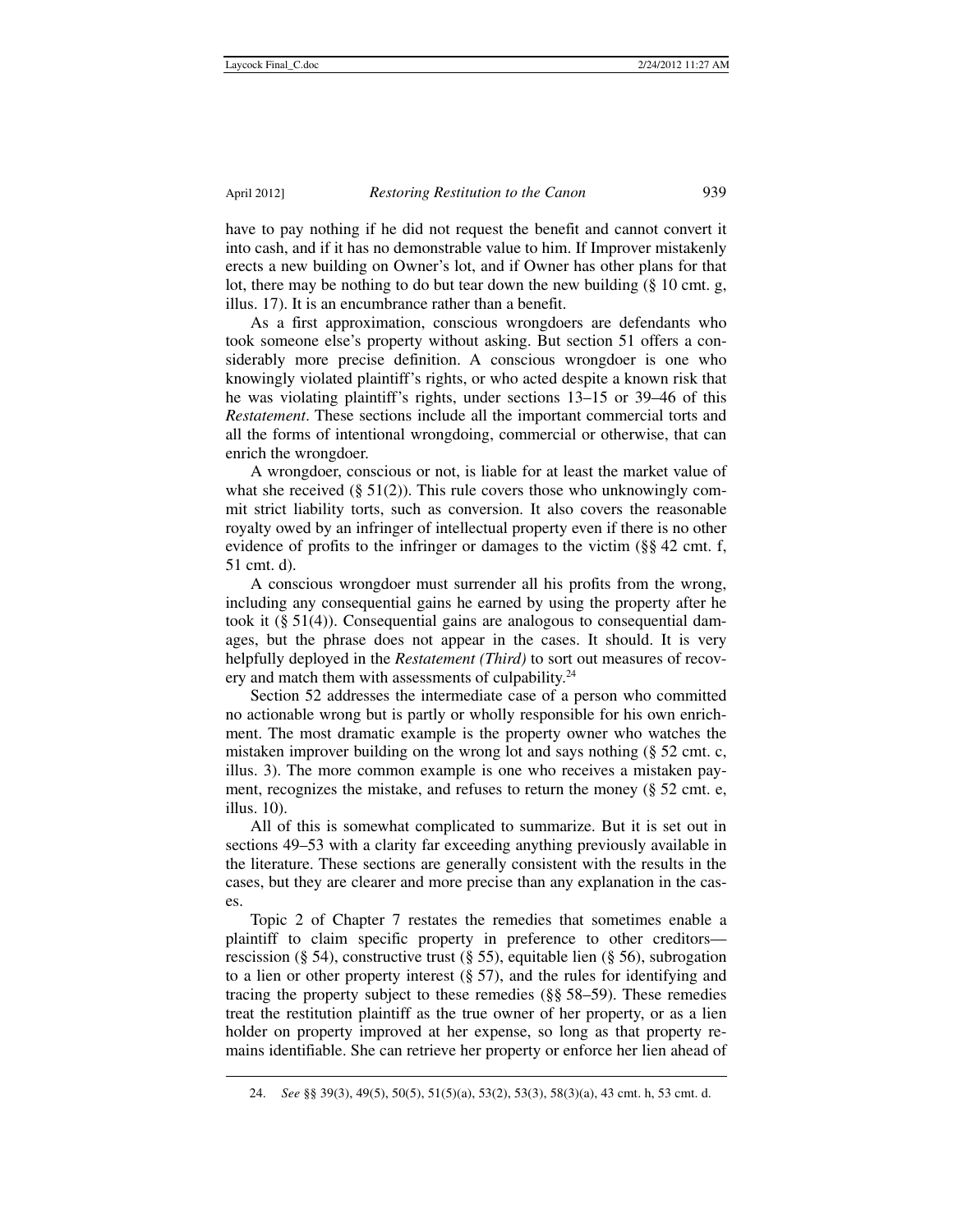the claims of ordinary creditors  $(\S 60)$ . That priority is limited to the amount of plaintiff's actual losses if the wrongdoer has unpaid creditors or innocent dependents (§ 61). These sections offer a clear explanation of when and why these remedies work, what their limits are, and when the restitution plaintiff is overreaching.

# C. *Defenses*

Claims in restitution are subject to characteristic defenses (Chapter Eight). Some are broadly applicable defenses that raise distinct issues when applied to restitution claims: equitable disqualification or unclean hands (§ 63), and laches and statutes of limitation (§ 70). Others are obscure: cases of apparent enrichment that turn out not to be  $(\S$  62), and passing on, which arises almost exclusively in cases of sales taxes unlawfully collected from merchants who passed the tax on to their customers (§ 64).

Other defenses are both important and uniquely or principally applicable to restitution claims. The restitution plaintiff is generally in the position of trying to undo an apparently completed transaction. But innocent defendants—either the innocent original recipient of the unjust enrichment, or innocent third parties who dealt with either an innocent or wrongdoing recipient—may have relied on the apparent transaction. That reliance is generally protected by the defenses of change of position (§ 65) and bona fide purchaser (§ 66). There are separate definitions of "value" (§ 68), which is an essential element of the defense of bona fide purchaser, and of "notice" (§ 69), which is essential here and in many other places as well.

Considerably more dubious is the defense of bona fide payee (§ 67), which entirely dispenses with any requirement of reliance. When a person receives money not his own, whether by mistake, or misappropriation, or even armed robbery (§ 67 cmt. d, illus. 2), and uses that money to pay one of his creditors, the creditor can keep the money—even if it is still identifiable as the property of a restitution plaintiff and even if the creditor has done absolutely nothing in reliance on the payment. There is no justification for this rule intrinsic to the law of restitution. It is not even clear why the financial industry thinks the rule is in its interest, because banks appear in these cases both as the senders and recipients of mistaken payments.25 But it is the dominant rule. And because most of these payments are made by check or wire transfer, changing the rule would require a change to the law of negotiable instruments as well as to the law of restitution. The American Law Institute had little choice but to restate the existing rule, even though it is at odds with the principles that inform all the rest of the *Restatement (Third)*. There is a minority rule, much more sensible in my view, in which the creditor is protected only after he does something that relies on the payment.<sup>26</sup>

 <sup>25.</sup> *See, e.g.*, Banque Worms v. BankAmerica Int'l, 570 N.E.2d 189 (N.Y. 1991).

 <sup>26.</sup> *See, e.g.*, Wilson v. Newman, 617 N.W.2d 318 (Mich. 2000).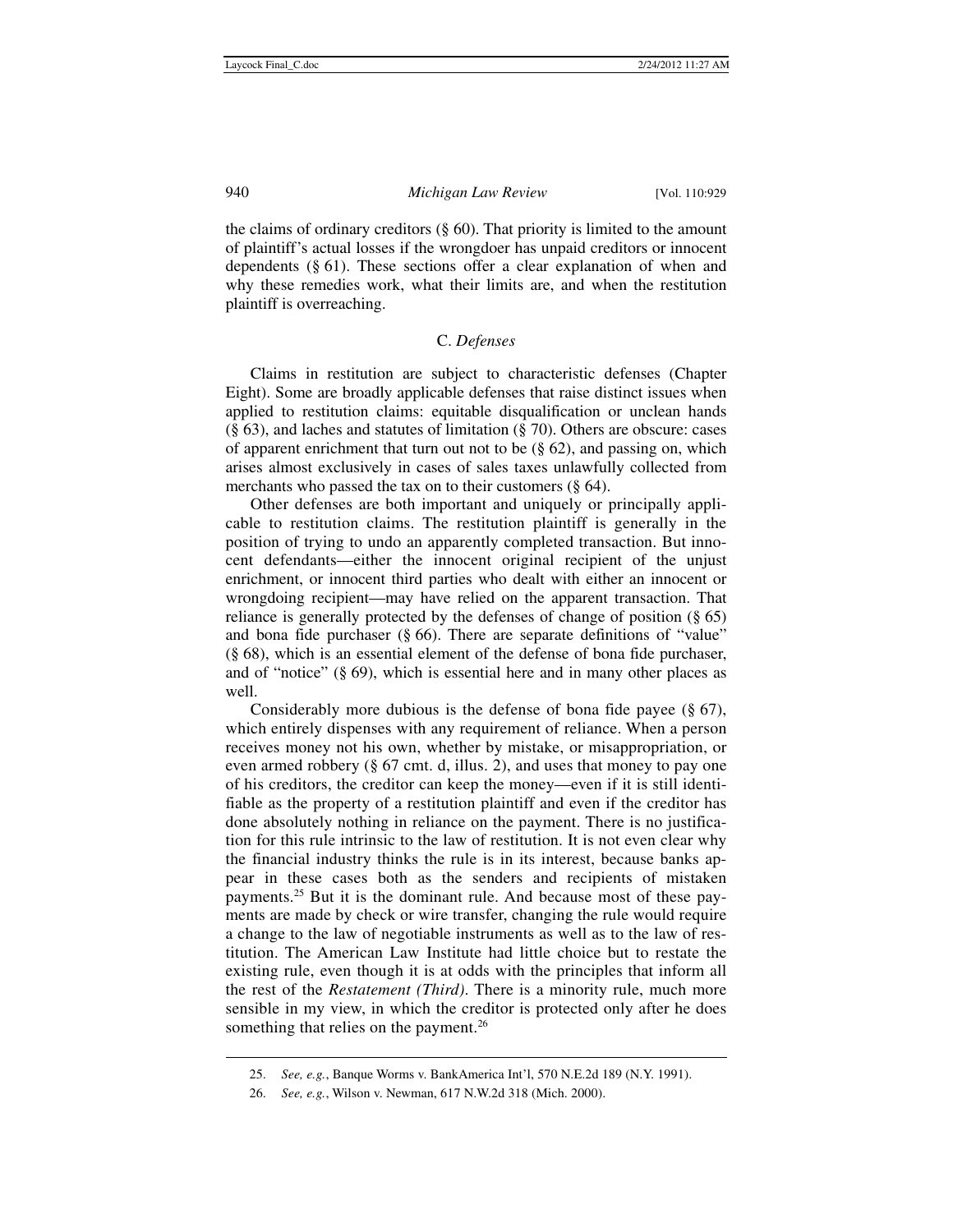1

# IV. Some Special Cheers, Further Elaborations, and Modest Reservations

Few book reviews are complete without some criticisms or disagreements, and in a project of this magnitude, nearly every reader will find something to disagree with. I emphatically disagree with the defense of bona fide payee, as already noted. There are other places where I question the explanation, or where I would further elaborate the explanation. And some of these issues arise in sections that also deserve special praise for their clarification of the law.

### A. *Restitution and Contract*

Some of the most important and creative work in the *Restatement (Third)* is in its treatment of "Alternative Remedies for Breach of an Enforceable Contract" (§§ 37–39). Two of these sections clear up substantial confusion originating in the forms of action and augmented by the two restatements of contracts. The word "restitution," as originally used in the law of contracts, had little or nothing to do with unjust enrichment, but after the word became established as referring to the body of law addressed to unjust enrichment, the earlier meaning was mostly lost.<sup>27</sup> Trying to merge the two uses of the word led to conceptual confusion and distorted all the rules in which contract law talked about "restitution" (Chapter Four, Topic Two, Introductory Note, note 1).

The new *Restatement* once again separates the two usages. It takes the position that the claims in sections 37 to 39 are alternative remedies for breach of contract, and that those in sections 37 and 38 do not depend on unjust enrichment (Chapter Four, Topic Two, Introductory Note, note 2). A defendant who breaches his contract and escapes liability may indeed be unjustly enriched, but that is not inevitable, and it is not an element of the claim in sections 37 and 38. The claim in section 39, for restitution of the profits from opportunistic breach of contract, can be thought of as either in contract or in unjust enrichment, just as the claims for the profits of other conscious wrongdoing (§§ 13–15, 40–46) can be thought of as either in tort or in unjust enrichment.

#### 1. Rescission

Section 37 restates the right to rescission for material breach. As I tell my students, this is the only remedy they learned about as a child: if the merchant doesn't deliver what he promised, your mother will demand her money back. When defendant fails to perform, plaintiff can get all her money back even if she would have lost that money had the contract been

 <sup>27.</sup> Chapter 4, Topic 2, Introductory Note, note 1. For a more fully elaborated account of this history, see Andrew Kull, *Disgorgement for Breach, the "Restitution Interest," and the Restatement of Contracts*, 79 Tex. L. Rev. 2021 (2001), and Andrew Kull, *Rescission and Restitution*, 61 Bus. Law. 569 (2006).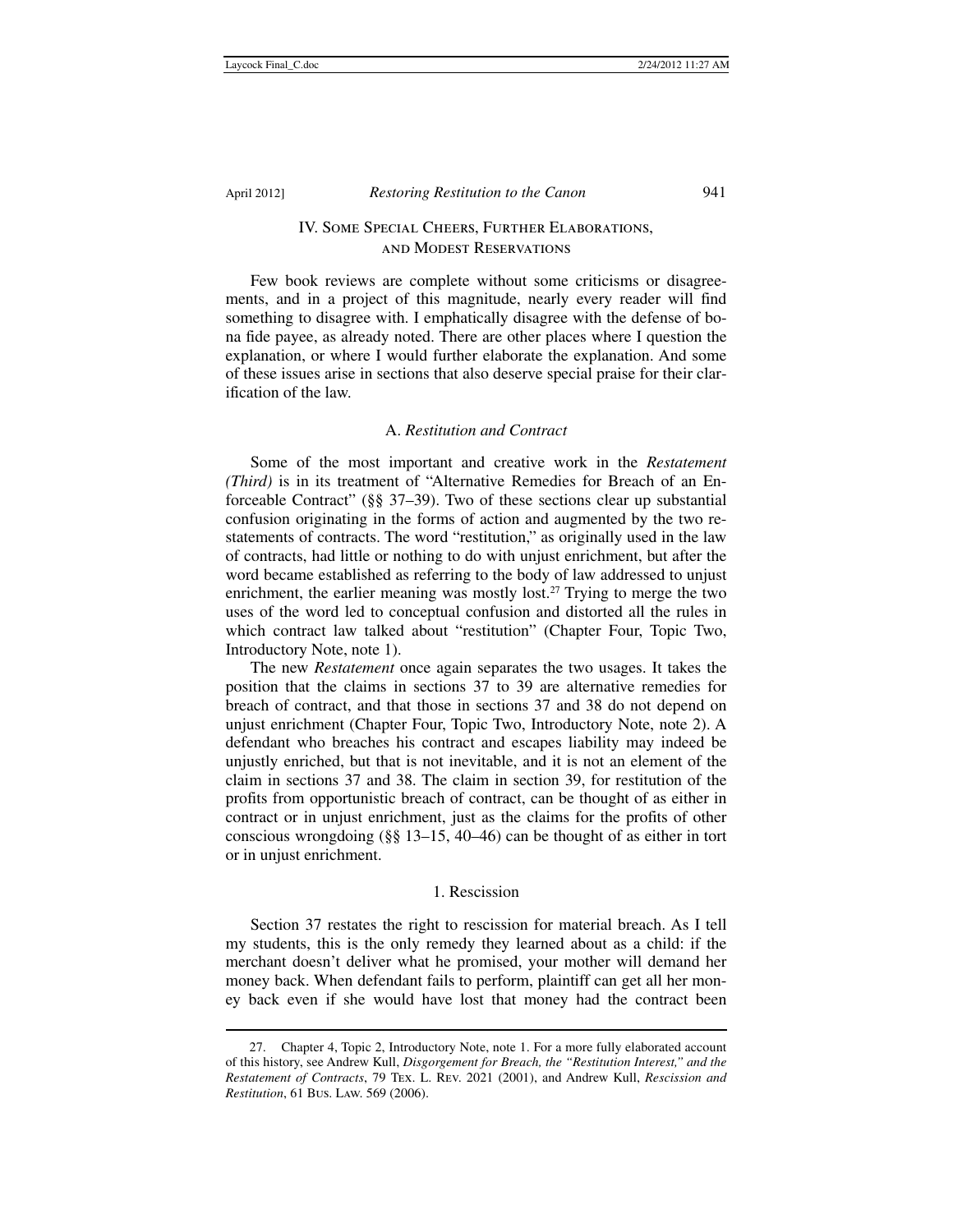performed. The Reporter is somewhat apologetic about this feature of rescission,<sup>28</sup> but he should not be. One has to be too deeply immersed in contract theory, and too separated from common sense, before it seems even remotely plausible that the party who failed to perform should be paid for doing nothing—on the ground that even *if he had performed*, his performance would not have been worth as much as plaintiff had agreed to pay for it.

Plaintiff may choose rescission because it is often very simple (no need to prove the expected profit from the contract), because of personal preferences not reflected in market values, because she has lost confidence in defendant and the transaction, or because she would have lost money on the contract and her expectancy damages would be negative. The reasons for her choice and the expected value of the contract are both irrelevant. If the breach is sufficiently material, plaintiff has the option of rescission. The law is straightforward and well settled, although the issues arising in implementation of this remedy can be surprisingly complex (§ 54).

Apart from its copious research, the new *Restatement*'s principal contributions with respect to rescission are to vocabulary. It restores the word "rescission" to the restatements of the law. The two restatements of contracts attempted to restate the law of rescission without using the word.29 This mysterious change of vocabulary had no effect on lawyers or judges, who overwhelmingly continued to refer to rescission as "rescission."<sup>30</sup>

The *Restatement (Third)* also abandons the unfortunate phrase "total breach" to describe the prerequisite to rescission (§ 37 cmt. c). By "total breach," the *Restatement (Second) of Contracts* means only a breach that "so substantially impairs the value of the contract to the injured party at the time of the breach that it is just in the circumstances to allow him to recover damages based on all his remaining rights to performance."31 The problem is that "total breach" in ordinary English seems to imply that defendant did absolutely nothing to perform the contract. The new *Restatement* avoids the phrase and explains why; it substitutes the phrase "material breach"  $(\S 37(1))$  and explains what that term means  $(\S 37 \text{ cm}t. c)$ . This is a considerable improvement in clarity, but it leaves a problem beyond the power of this new *Restatement* to resolve. The phrase "total breach" still plays a significant role with respect to other issues in the *Restatement (Second) of* 

 <sup>28.</sup> *See* § 37 cmt. b (stating that "[s]uch outcomes are rare" and "are the fortuitous consequence of the law's adherence to a simple rule rather than a complex one").

 <sup>29.</sup> *See* Restatement (Second) of Contracts § 373(1) (1981) ("The injured party is entitled to restitution for any benefit that he has conferred on the other party . . . ."); Restatement of Contracts § 354 (1932) (authorizing "specific restitution and retransfer of the property"); *see also* U.C.C. § 2-608 (2011) ("Revocation of Acceptance").

 <sup>30.</sup> In the Westlaw database for the two restatements of contracts (*REST-CONTR*), the words "rescind," "rescinds," or "rescission" appear 426 times (as of September 2011). Nearly all of these appearances are in the annotations of cases citing one of the restatements. Only a handful are in the restatements themselves.

 <sup>31.</sup> Restatement (Second) of Contracts § 243(4).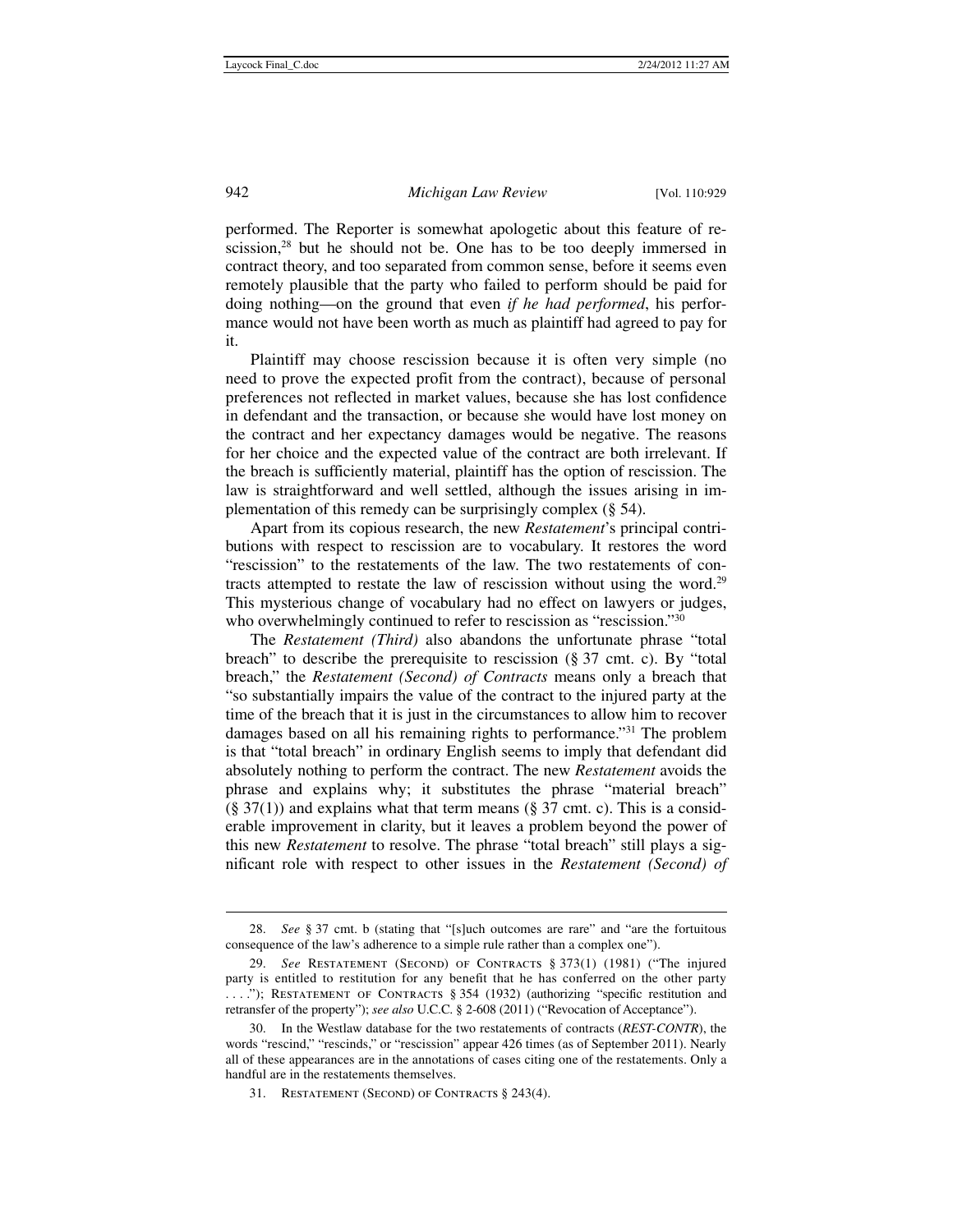*Contracts*. 32 That *Restatement*'s treatment of rescission is now displaced, but these other provisions are not. So the ALI is in the position of using two phrases—"total breach" and "material breach"—to mean substantially the same thing in different contexts.

### 2. Reliance and Restitution Damages

Section 38, on "Performance-Based Damages," is far more creative. This section follows the *Restatement (Second) of Contracts* in defining reliance damages (§  $38(2)(a)$ ). Both restatements provide that reliance damages must be reduced by the amount of any loss that defendant proves plaintiff would have suffered if performance had been completed.<sup>33</sup> The result is that a reliance recovery cannot exceed a provable expectancy. If plaintiff's expectancy was to lose \$10,000, and if he recovers all his reliance costs less \$10,000, he winds up with the \$10,000 loss that was his expectancy. Because plaintiff will prove a positive expectancy if he can and defendant will prove a negative expectancy if he can, reliance damages are for cases where the expectancy cannot be proved.

The *Restatement (Third)* next provides that plaintiff may recover as damages "the market value of plaintiff's uncompensated contractual performance, not exceeding the price of such performance as determined by reference to the parties' agreement"  $(\S 38(2)(b))$ . This is a departure from the *Restatement (Second) of Contracts*, which conceived this remedy as restitution for unjust enrichment $34$  and which did not impose a limit based on the contract price unless the contract had been fully performed.35 But it leads to the same result in all cases except those in which the contract is only partially performed and plaintiff would have lost money if it had been fully performed (§ 38 cmt. a).

Like reliance damages, damages based on the value of performance matter principally in cases where the expectancy is difficult or impossible to prove. And because cash expenditures in reliance are generally easier to prove than the market value of part performance, damages based on the value of performance are scarcer than reliance damages. Their principal attraction under the *Restatement (Second) of Contracts* was that they sometimes allowed plaintiff to escape a losing contract. If the cost of performance turned out to be more than the contract price, and if any other contractor would have faced the same increased cost, plaintiff could show that the market value of performance was more than the contract price and recover the value of his

 <sup>32.</sup> *See id.* § 236 (defining damages for total and partial breach); § 243 (explaining when nonperformance is a total breach); § 253 (stating that repudiation is a total breach).

 <sup>33. § 38(2)(</sup>a); Restatement (Second) of Contracts § 349.

 <sup>34.</sup> Restatement (Second) of Contracts § 373 cmt. a.

 <sup>35.</sup> *Id.* cmts. b, d.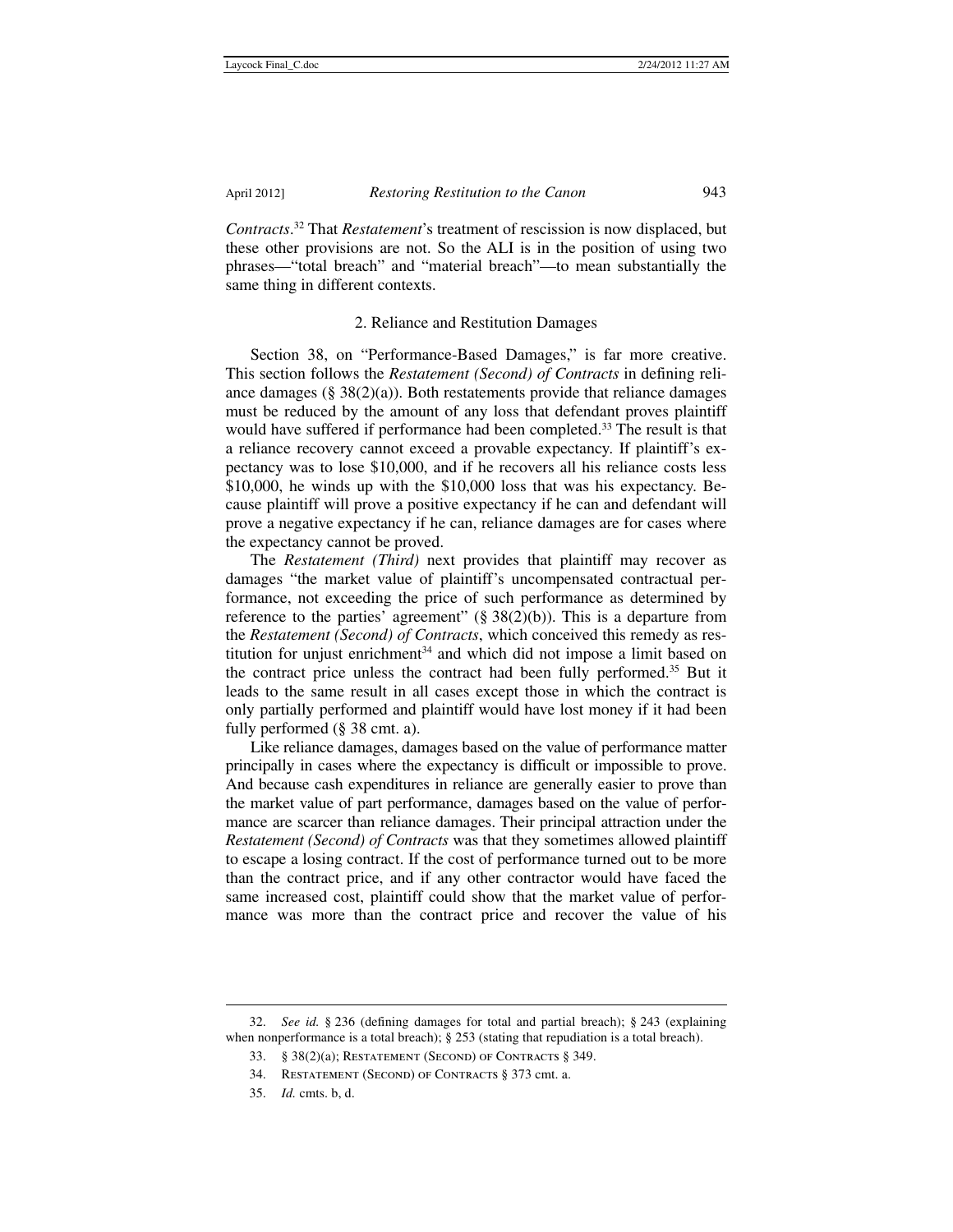performance based on that higher market value without regard to the contract price.36

It is this narrow set of cases (and only a subset of these) in which the new *Restatement* proposes to change the result. Between the parties to the contract, the value of plaintiff's performance is established by the contract price, and if that price is known, plaintiff cannot argue for a different value. The principal relevance of this remedy under the new formulation is for cases where the contract price is unknown because it depends on some future contingency that, because of the breach, will never come to pass. So if a real estate agent works through the development phase for a nominal salary plus the expectation of future sales commissions, and the project is abandoned before any units are ready for sale, the agent can recover the market value of her services (§ 38 cmt. b, illus. 4). But if the contract price is stated in cash, the value of plaintiff's partial performance will be the appropriate fraction of that price, and plaintiff will not be permitted to argue for a higher value.

With the notable exception of George Palmer, every scholar to address the issue, including this reviewer, has argued for holding plaintiff to the contract price (§ 38 reporter's note  $d(3)$ ). The inquiring reader may wonder why I think it is only common sense that a plaintiff seeking rescission under section 37 can get out of a losing contract but that a plaintiff seeking performance-based damages under section 38 cannot. There are two reasons, compelling in my view, but they do not appear in the *Restatement (Third)*.

First, when the contract is rescinded, the contractual exchange is reversed. To the extent physically possible, each side returns to the other all that he has received under the contract. That doesn't happen in cases of damages based on reliance or the value of performance. Defendant keeps as much of plaintiff's performance as has been delivered, and he pays for it. The amount he pays should be based on the contract price.

Second, and more fundamental, sections 37 and 38 both treat the contract price as binding. There is no distinction to be explained. When plaintiff rescinds a losing contract, it is defendant who wants to override the contract price and revalue his promised performance. When plaintiff with a losing contract seeks damages based on the value of performance, it is plaintiff who wants to override the contract price and revalue her performance. Neither side is allowed to do that.

To flesh this out a bit, suppose plaintiff pays \$10,000 in advance for goods to be delivered in 90 days. When the time for performance arrives, the market price has dropped to \$8,000, but defendant fails to deliver. Plaintiff can sue for rescission and get her money back (§ 37 cmt. b, illus. 2). It is defendant in this case who wants to say the goods were not really worth \$10,000 but rather only \$8,000, so he should be allowed to keep \$2,000 for

 <sup>36.</sup> *See, e.g.*, United States *ex rel.* C.J.C., Inc. v. W. States Mech. Contractors, Inc., 834 F.2d 1533, 1537–41 (10th Cir. 1987); Boomer v. Muir, 24 P.2d 570 (Cal. Dist. Ct. App. 1933).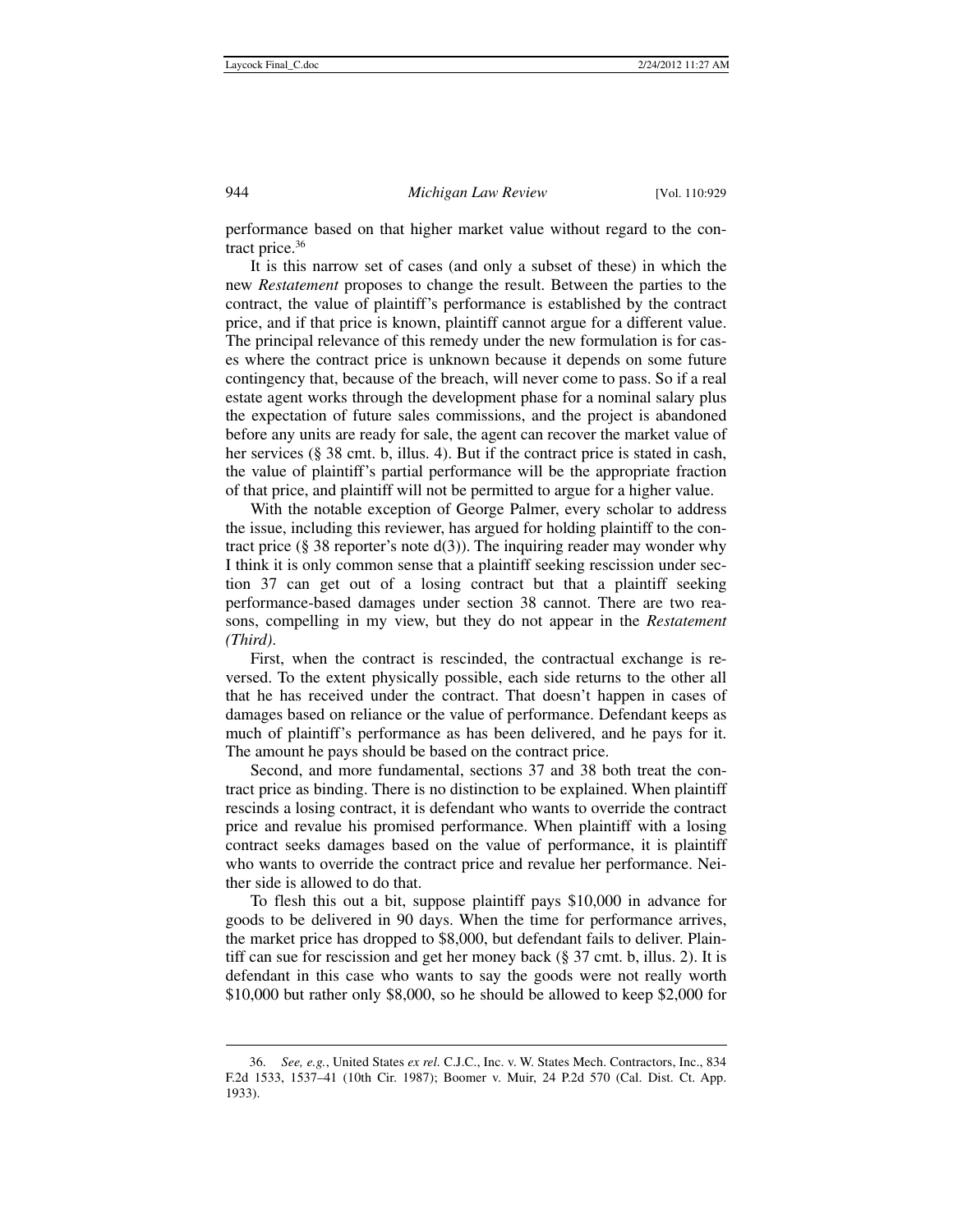1

doing nothing. Defendant wants to override the contract price, and he is not permitted to do so.

The rule is the same if plaintiff agrees to build a special-purpose machine for \$8,000, and it soon becomes apparent that the project will cost \$10,000. If defendant repudiates the contract and plaintiff sues for the value of his performance, it is plaintiff who wants to override the contract price and claim that completed performance would have been worth \$10,000. She should not be permitted to do so either, and that is what the new *Restatement* says (§ 38(2)(b)).

Of course it remains to be seen if the courts accept this analysis. I hope they do, but it is important that they accept all of it and not just part of it. There are many reasons why performance may turn out to be more expensive than expected. Maybe the cost of labor or materials took an unexpected jump; maybe plaintiff found rock where she expected soil. These are risks of the contract, and a fixed-price contract implicitly assigns these risks to the party that faces them. The other side's breach of contract is not a reason to shift these risks.

But in some of these cases, the source of plaintiff's increased costs is defendant's breach. The parties had to cooperate to perform the contract, and defendant underperformed or misperformed in ways that drove up plaintiff's costs. Professor Gergen reports his impression that this was the situation in a majority of the cases allowing plaintiff to value his performance at more than the contract price.<sup>37</sup> In this scenario, all or much of plaintiff's excess costs were really consequential damages caused by defendant's breach. Allowing plaintiff to recover "restitution" in excess of the contract price allowed plaintiff to recover those damages without having to prove causation and without being subject to common limitation-of-remedy clauses in the contract. This was the right result, but overriding the contract price to achieve that result came at the cost of considerable conceptual confusion and gross overinclusiveness. Because the value-of-performance theory has been available without proof of causation, it has been equally available when plaintiff simply underbid the job and defendant's breach had nothing to do with plaintiff's excess costs.

The *Restatement (Third)* addresses both kinds of cases. It says that damages based on the value of performance cannot exceed the applicable portion of the contract price  $(\S 38(2)(b))$ . But it also urges courts to address the damages caused by defendant's breach with realistic standards of proof (§ 38 cmt. e). A court should not abandon the rule of overriding the contract price and also demand an unattainable precision in proof of plaintiff's consequential damages. And it should not let defendant deliberately or persistently breach, run up plaintiff's costs, and then hide behind a contract clause that disclaims consequential damages or damages for delay. Courts have ample authority to deprive defendants of the benefit of such clauses

 <sup>37.</sup> Mark P. Gergen, *Restitution as a Bridge over Troubled Contractual Waters*, 71 Fordham L. Rev. 709, 712–13 (2002).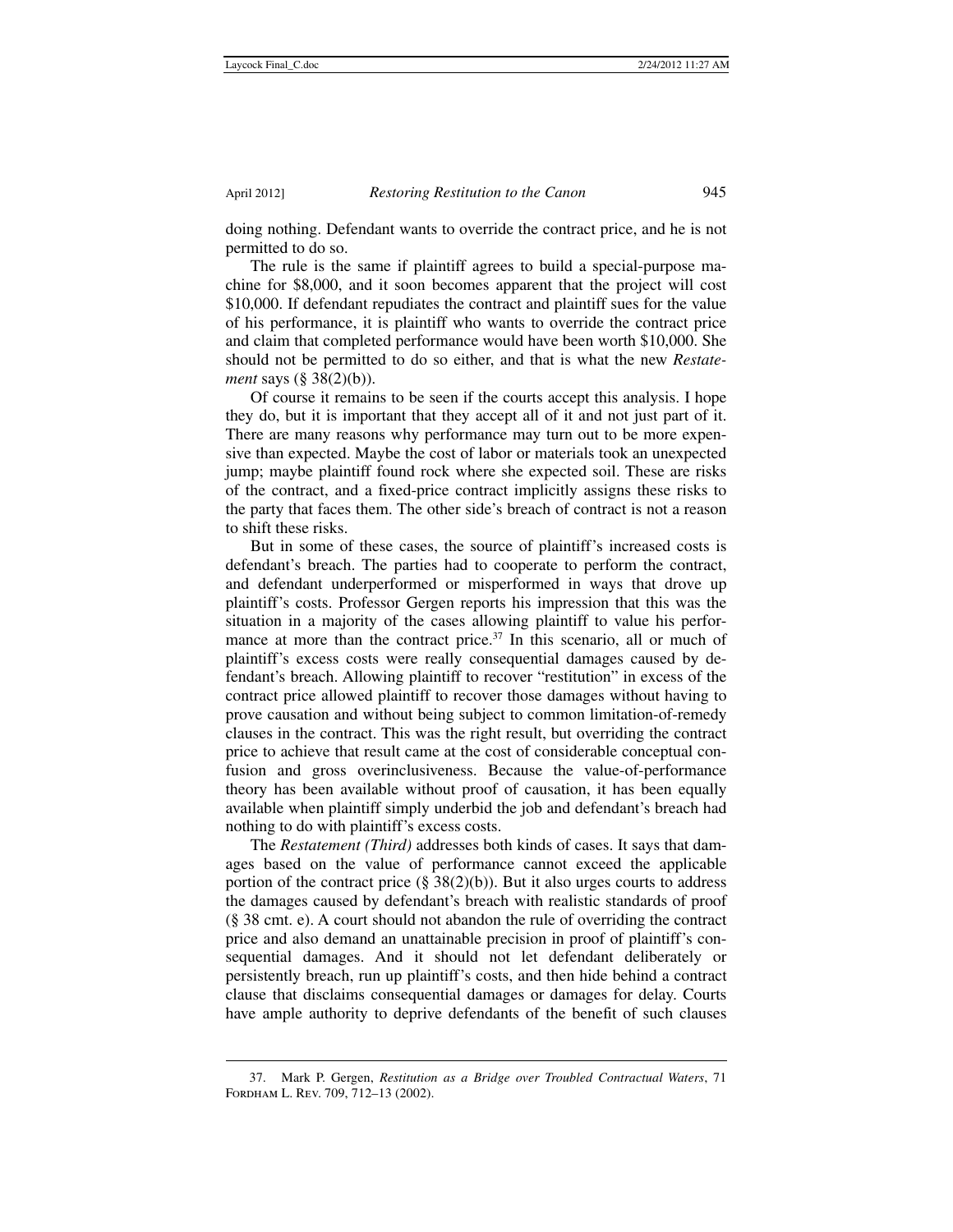when they are abused.<sup>38</sup> The *Restatement (Third)* attends to the proof issue (§ 38 cmt. e) but not to the limitation-of-remedy issue. Courts that adopt its position on performance-based damages should attend to both of these issues. Excess costs caused by defendant's breach should be borne by defendant; excess costs with other causes should not be.

# 3. Opportunistic Breach

Finally, the *Restatement (Third)* provides that plaintiff can recover defendant's profits from an opportunistic breach of contract (§ 39). In the simplest example, a seller of real estate breaches its contract and sells to a third party for \$10,000 more than the contract price. Plaintiff can recover the seller's \$10,000 of profit from the breach without having to litigate the market value of the property on the day of the scheduled closing (§ 39 cmt. d, illus. 1). There are examples of this disgorgement remedy in the cases, many of them relatively uncontroversial, but the results have been undertheorized, both in the cases and in the academic literature (§ 39 reporter's note a).

The *Restatement (Third)* gives this remedy clear definition, proposing that it be available on three conditions: that the breach is deliberate; that the breach is profitable to the breaching party; and that contract damages would afford "inadequate protection to the promisee's contractual entitlement"  $(\S 39(1))$ . A breach is profitable when the gains from breach, less the payment of contract damages, exceed the gains from performance (§ 39(3)).

The Reporter is at pains to emphasize that "[t]he restitution claim described in this section is infrequently available, because a breach of contract that satisfies the cumulative tests of  $\S 39$  is rare" ( $\S 39$  cmt. a). That statement is undoubtedly true; it is also somewhat misleading. What principally makes this claim rare is the rarity of profitable breaches. Contract-market damages mean that defendant's opportunity for market-based gain is typically matched by plaintiff's market-based loss. The additional risk of "liability for incidental and consequential damages, over and above the cost of a substitute performance, limits the occurrence of profitable breaches almost to the vanishing point" (§ 39 cmt. f).

It follows that recoveries of the profits of opportunistic breach will be rare, as the Reporter emphasizes. It also follows that the occasions even to consider the question of permitting recovery of profits will also be rare. But in the tiny set of cases in which defendants profit from breach, recovery of those profits under the rule in section 39 would not be rare.

Within this set of profitable breaches, there is no disgorgement of profits unless the breach is deliberate  $(\S 39(1))$ . This eliminates inadvertent or negligent breaches that turn out to be profitable, but that is likely a small subset.

 <sup>38.</sup> *See, e.g.*, Carl S. Beattie, Note, *Apportioning the Risk of Delay in Construction Projects: A Proposed Alternative to the Inadequate "No Damages for Delay" Clause*, 46 Wm. & Mary L. Rev. 1857, 1860–68 (2005) (collecting multiple recognized grounds for refusing to enforce no-damages-for-delay clauses).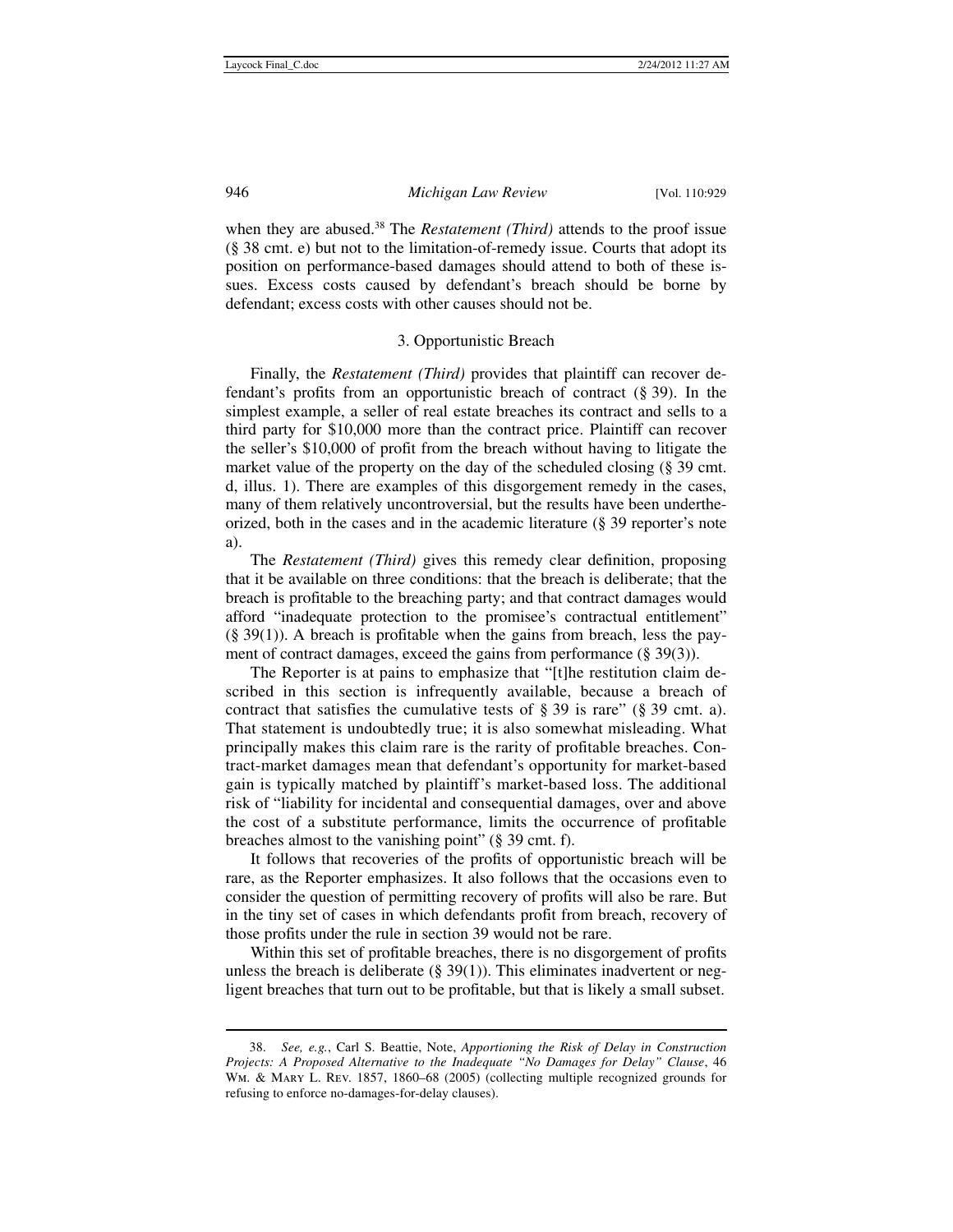A much larger set of cases is eliminated in the comment rather than the black letter. If the cost of performance to defendant would be so greatly disproportionate to the benefit to plaintiff that the court would not order specific performance,<sup>39</sup> then neither should it award the profits from the breach (§ 39 cmt. i). Breach in such circumstances is often deliberate, but the profits from breach are just the savings from not performing. When the hardship of performing would be great enough, the law accepts these savings as legitimate.40

The third requirement in the black letter—that damages afford "inadequate protection to the promisee's contractual entitlement"  $(\S 39(1))$ —is unfortunate. The rule that equity will not act if there is an adequate remedy at law has been used and abused for so many disparate purposes over the years that introducing a limited version of it here will inevitably be a source of confusion and mischief. The Reporter went to great lengths to reject such misinterpretations (§ 39(2) cmt. c), but history suggests that they are unavoidable.<sup>41</sup>

The black letter says that "[a] case in which damages afford inadequate protection to the promisee's contractual entitlement is ordinarily one in which damages will not permit a party to acquire a full equivalent to the promised performance in a substitute transaction" (§ 39(2)). This is the definition reflected in the cases when adequacy of legal remedy is the only issue and there is not some other reason to withhold specific performance or an injunction.42 And the Reporter carefully distinguishes those other reasons. Specific performance may be denied because it is burdensome, impractical, or difficult to supervise, or because plaintiff has to obtain whatever substitute performance he can far more quickly than the case can be litigated (§ 39 cmt. c). Courts in such cases may also say that damages are adequate under the circumstances, but the real reason for decision is the difficulty of specific performance. These constraints on specific performance are essentially irrelevant to disgorgement of profits, which is an after-the-fact monetary remedy (§ 39 cmt. c).

Even with all these clarifications and limitations, this provision would seem to be an exception to the general principle that restitution plaintiffs "need not demonstrate the inadequacy of available remedies at law"  $(\S 4(2))$ . But the Reporter says that "properly interpreted, there is no conflict between the requirements of § 39 and the general proposition of § 4(2)" (§ 39 cmt. c). This too may reflect the triumph of hope over experience, but it is one more indication that this *Restatement* rejects the many misuses of the adequate-remedy rule.

 <sup>39.</sup> *See* Restatement (Second) of Contracts § 364(1)(b).

 <sup>40.</sup> *See generally* Douglas Laycock, *The Neglected Defense of Undue Hardship (and the Doctrinal Train Wreck in* Boomer v. Atlantic Cement*)*, 4 J. Tort L. (forthcoming 2011).

 <sup>41.</sup> *See* Douglas Laycock, The Death of the Irreparable Injury Rule 99–244, 265–86 (1991) (documenting the many purposes for which adequate remedy and irreparable injury have been invoked, and identifying the functional rules that underlie the rhetoric).

 <sup>42.</sup> *See id.* at 37–72 (collecting cases).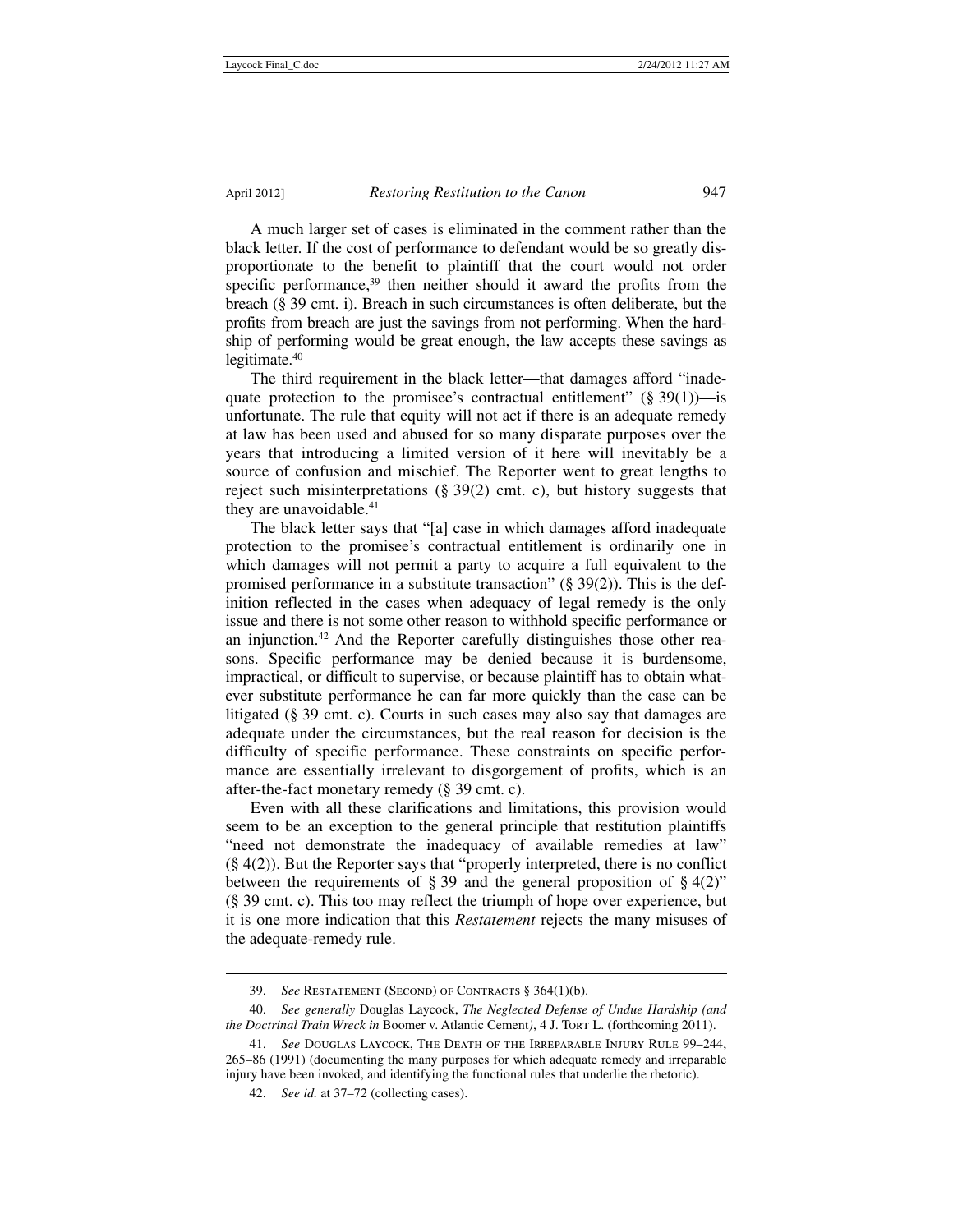### 948 *Michigan Law Review* [Vol. 110:929

Defined and explained in this way, the requirement that damages inadequately protect the contractual entitlement will screen out very few cases. Damages enable a plaintiff to obtain "a full equivalent . . . in a substitute transaction" (§ 39(2)) only in cases of contracts for fungible goods or routine services in orderly markets. Opportunities to profitably breach such contracts, for any reason other than idiosyncratic inability to perform at reasonable cost, are essentially zero. When breach is profitable and deliberate, and not motivated by disproportionate hardship in performing, it should be extremely rare that disgorgement of profits is displaced by an adequate remedy in damages. The only illustrations of the adequate-remedy requirement are two hypothetical cases in which all or most of the analytic work is being done by the unexpected hardship of performance on defendant (§ 39 cmt. i, illus. 16) or by the settled rule against specific performance of contracts to provide personal services (§ 39 cmt. i, illus. 17). Neither of those defenses to specific performance has anything to do with the adequacy of plaintiff's damage remedy.43 In one of these illustrations, plaintiff gets a substitute performance that is imperfect but acceptable for plaintiff's purposes (§ 39 cmt. i, illus. 16); in the other, plaintiff gets a substitute performance of unknown quality  $(\S$  39 cmt. i, illus. 17).

What seems to have attracted the Reporter to this adequate-protection formulation is that, very often, the source of an opportunity for profitable breach is a striking inadequacy in the damage remedy. Where plaintiff bargains for a specific contractual entitlement that he values more highly than the market would, damages based on market value fail to protect his bargain (§ 39 cmt. d). Cynically taking advantage of this mismatch between the actual bargain and conventional measures of damage is one way in which opportunistic breach is wrongful (§ 39 cmt. e). But such mismatches are not the only source of opportunities for profitable breaches, as the example of breaching a real estate contract to sell at more than the market price illustrates (§ 39 cmt. d, illus. 1). The damage remedy may be modestly inadequate or egregiously inadequate, but where the breach is profitable, it will be quite rare that the damage remedy provides "a full equivalent to the promised performance" (§ 39(2)).

### B. *Common Funds and Common Benefits*

A lawyer who represents a class and recovers a cash fund, whether by judgment or settlement, benefits the whole class. She is entitled to be paid for her professional services out of the fund before the remainder of the fund is distributed (§ 29). This is such a familiar part of class action practice that many class action lawyers may not even know that its underlying rationale and historical origins are in restitution. The class would be unjustly enriched if it received the fund without paying for the legal services required to obtain the fund. Class action lawyers who may care little about

 <sup>43.</sup> *See id.* at 160–64, 168–74 (analyzing these two defenses in the context of the adequate-remedy rule).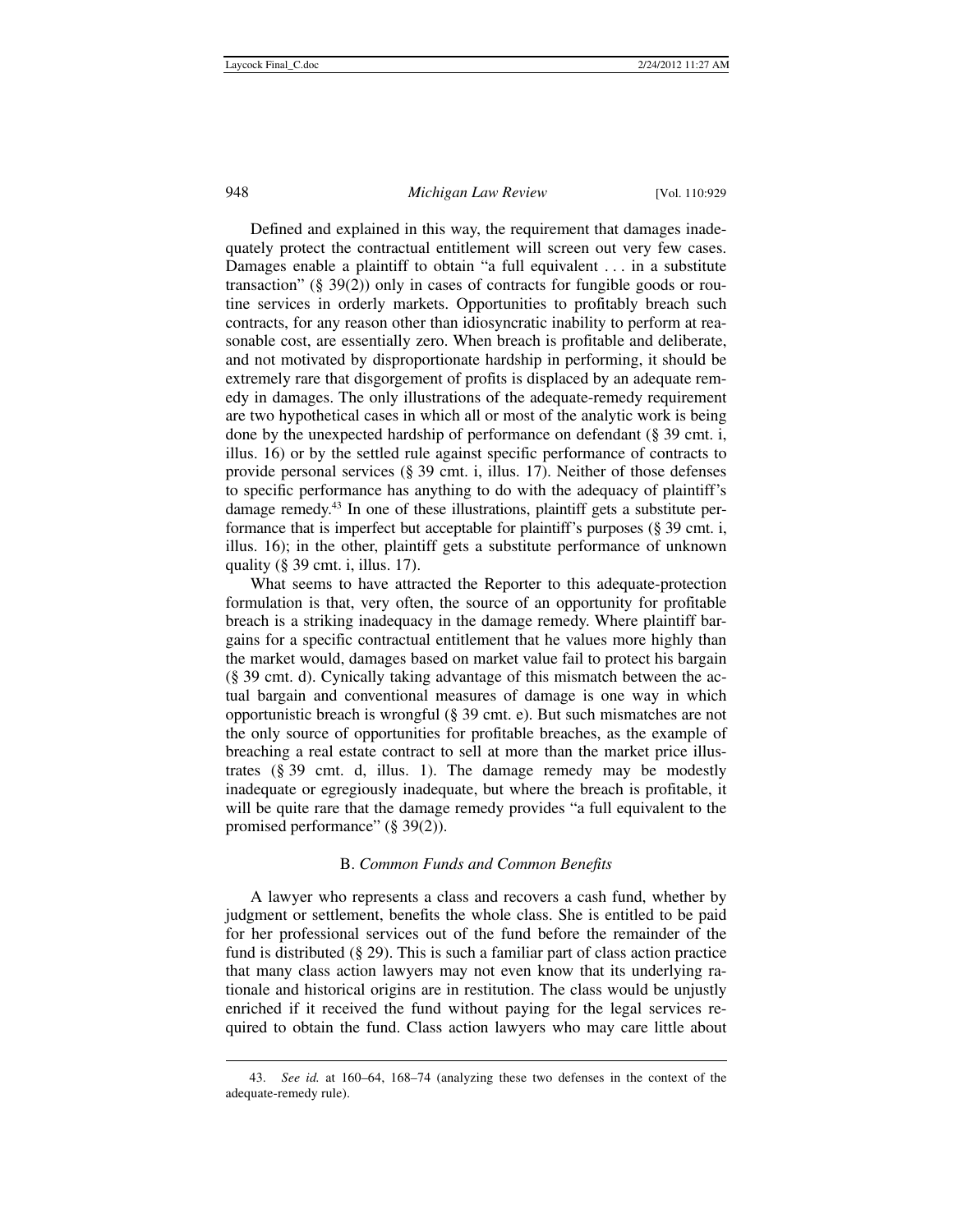restitution can still use the thirty-seven pages of research collected here on the implementation of that proposition, especially in unusual cases raising variations on the basic issue.

There is little controversy about the underlying rule. There is greater room for controversy when the rule is extended to recoveries of intangible benefits not reducible to a cash fund. I explore that extension here, not to challenge the rule on attorneys' fees but rather to explore the principle against forced exchanges (§ 2(4)).

The most common example is suits alleging inadequate disclosures in proxy statements. The case typically settles with the corporate defendant sending out an amended proxy statement with improved disclosures. Then the plaintiffs' lawyers recover fees from defendant. Defendant does *not* pay fees because it is a wrongdoer or a losing litigant. Instead, the rationale is that the cost of the fees is borne pro rata by the shareholders, that these shareholders (or their predecessors in interest) benefited pro rata from the improved disclosures, and that they would be unjustly enriched if not required to pay the cost of producing that benefit ( $\S 29$  cmt. e, illus. 15). The leading case is *Mills v. Electric Auto-Lite Co.*<sup>44</sup>

In *Hall v. Cole*,<sup>45</sup> the Supreme Court applied the same reasoning to a lawsuit by a union member against his union to enforce his free-speech rights with respect to controversies within the union. The Court said that all the union members benefited from the vindication of members' free-speech rights, and the members would share the cost of vindicating those rights if the union paid the plaintiffs' attorneys' fees.

The Court found a limit to the theory in *Alyeska Pipeline Service Co. v. Wilderness Society*, 46 where the owners of the Alaska pipeline were not required to pay the fees incurred in environmental challenges that vindicated the relevant governmental processes and arguably led to improvements in the pipeline.47 The Court offered little explanation for rejecting the common-benefit theory, but it seems clear that it could not identify any class of beneficiaries—citizens of the United States, persons who cared about the environment, persons who hiked or hunted or fished in the Alaska backcountry near the pipeline—who corresponded even approximately to the 20 percent of the population that were customers of the oil companies who owned the pipeline.<sup>48</sup>

The *Restatement (Third)* endorses the principle of these cases (§ 29 cmt. e), including the limiting principles in *Alyeska* (§ 29 reporter's note e). It endorses *Mills* and the proxy cases in particular (§ 29 cmt. e, illus. 15). It does not mention *Hall*, the union free-speech case. And it does not adequately address the forced-exchange problem inherent in these cases.

 <sup>44. 396</sup> U.S. 375, 389–97 (1970).

 <sup>45. 412</sup> U.S. 1 (1973).

 <sup>46. 421</sup> U.S. 240 (1975).

 <sup>47.</sup> *Alyeska*, 421 U.S. at 264 n.39.

 <sup>48.</sup> *Cf. id.* at 288 (Marshall, J., dissenting) (arguing that those 20 percent could represent the whole public).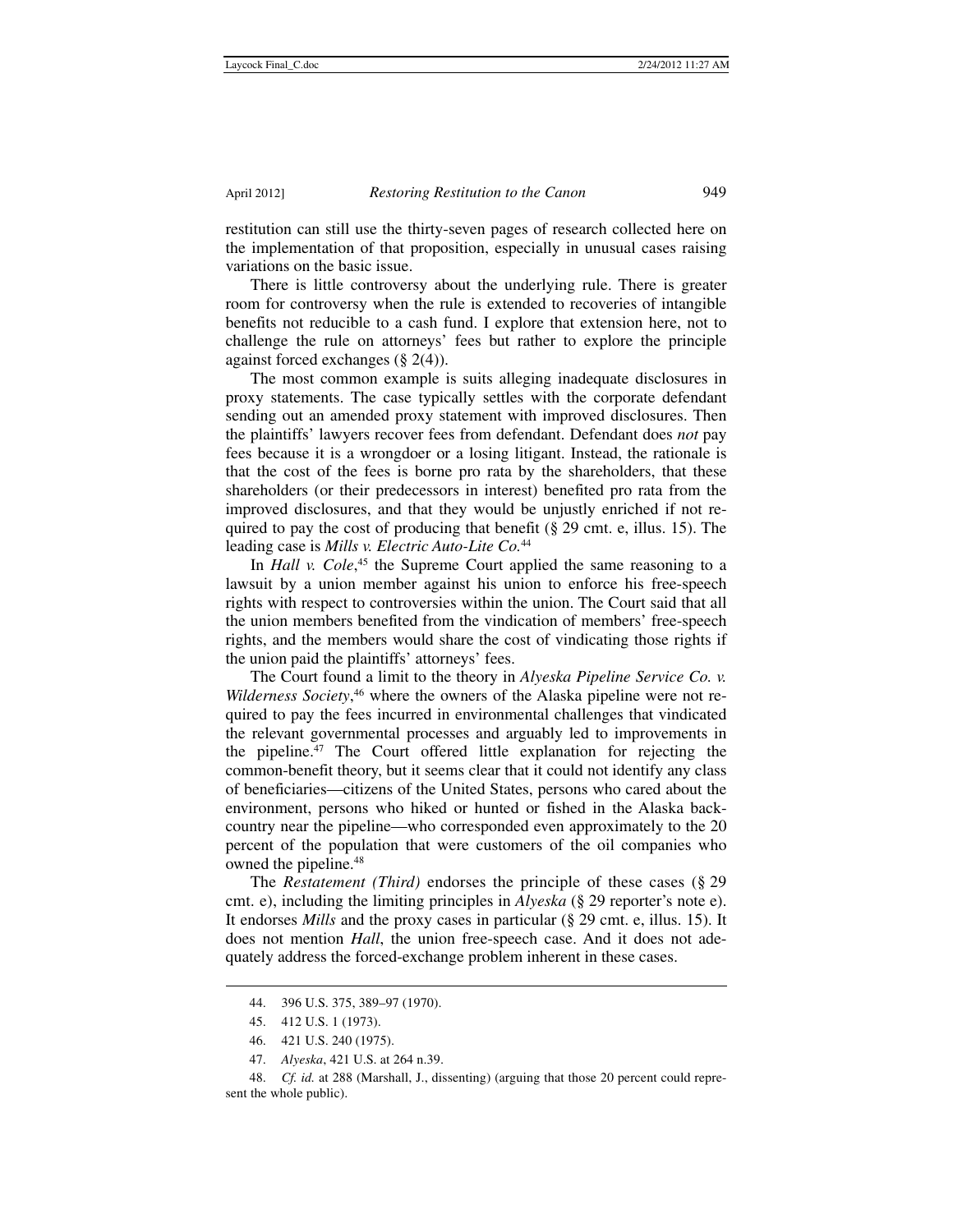It seems to me very doubtful that most members of the class in these cases value the benefit enough to be willing to help pay for it. Many corporate shareholders toss (or delete) their proxy statements unread. Probably they still benefit from full disclosures, because they are relying on bigger shareholders with larger stakes to read the proxy statement and make a sensible decision. But how much would they pay for that benefit? And very often, by the time the attorneys' fees are assessed and paid, the principal or only shareholder is the acquiring corporation that stood to benefit from any inadequacies in the original proxy statement's description of the acquisition then being proposed.

If individual shareholders were asked to pay these fees out of their own pockets, there would be vigorous resistance. They would say they never asked for a lawsuit to obtain improved proxy statements and they should not have to pay. The lawsuit was a benefit they "should have been free to refuse"  $(\S 2(4))$ . The reason we do not hear those objections is that the shareholders do not pay anything out of their individual pockets. The corporation pays on their behalf.

The problems in *Hall* may be even more severe. Many union members would no doubt rather have seen the dissenter silenced than see his free-speech rights vindicated. If the dissenter had not been unpopular, the union leadership would probably not have punished his speech in the first place. And many members probably assess as rather small the odds that someday they will be the dissenter in need of free-speech rights.

The real justification for these fee awards is that the proxy rules and the union free-speech rules would be unenforceable without a provision for attorneys' fees, and that the Burger Court in its early years was willing to supply the fee provisions that Congress had neglected to enact. That is a powerful justification. But it is not a justification the Supreme Court can easily invoke, given its general commitment to the rule that losing litigants pay the winners' attorneys' fees only when Congress says so.<sup>49</sup> The Court appears to be stuck with its common-benefit rationale.

The *Restatement (Third)* accommodates the Court by endorsing that rationale. It not only restates the existing law; it also omits mention of any objection based on forced exchange. It says that "the claim is justified, in theory, so long as the court is satisfied that a benefit has been conferred that exceeds in value the cost being assessed" (§ 29 cmt. e).

But that determination—a decision by the court about how much the recipient of an unrequested benefit ought to value the benefit—is precisely the determination that the principle against forced exchanges is designed to avoid. The *Restatement (Third)* would let the court make that determination in a handful of special circumstances, such as mistaken improvements, where forced exchanges are sometimes permitted if "qualified or limited to avoid undue prejudice" (§ 10), and emergency medical services, which may be the only place where the *Restatement* presumes that the recipient would have wanted the services performed and would have valued them at the

 <sup>49.</sup> *Id.* at 247–71 (opinion of the Court).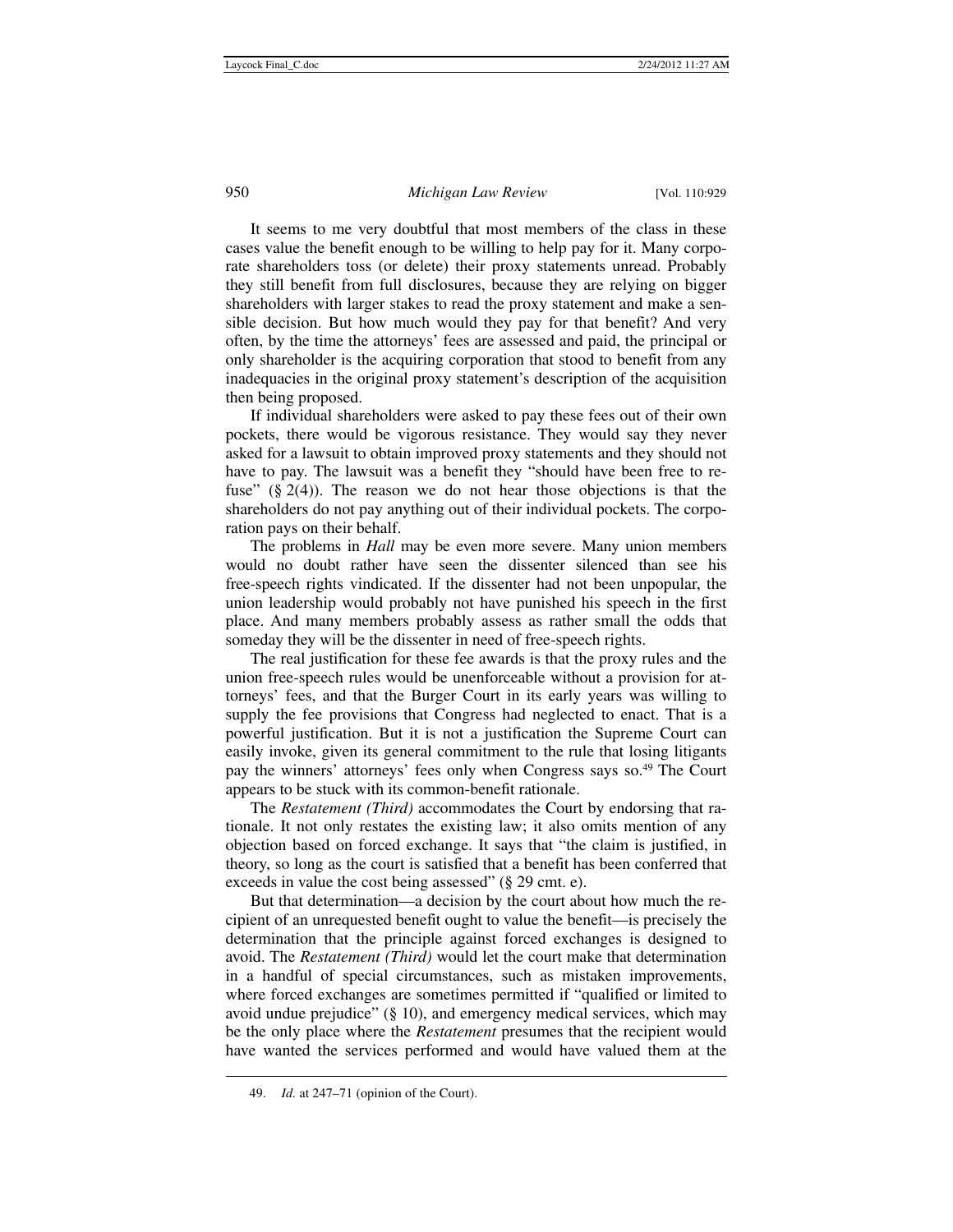market price (§ 20). In each of these cases, the *Restatement* offers a rationale for exceptional treatment (§§ 10 cmt. a, 20 cmt. c).

But the strong general tendency of this *Restatement* is to avoid such inquiries:

Most restitution claims in respect of nonreturnable benefits are limited as may be necessary to protect an innocent recipiant from *any possibility* of an involuntary exchange. The innocent defendant is protected, in other words, from *any risk* of having to pay money for a benefit the defendant would not willingly have purchased. (§ 10 cmt. a; emphasis added)

"Proof that a forced exchange is in the recipient's interest . . . does not justify the claimant's failure to obtain the recipient's agreement to pay" (§ 2 cmt. e). These principles are implemented in the black letter in sections on general principles  $(\S$  2(4)), in sections on liability for unrequested benefits (§§ 9, 30), and in sections on remedies (§§ 49(3), 50(2)(a)).

If these principles were applied to attorneys' fees, there could be no liability for legal services that confer only a noncash benefit. The benefit cannot be reduced to cash, and whatever value it may have to the class as a whole or to individual members of the class, there is no way to demonstrate its value to any individual recipient. Section 29 would very much benefit from a stated rationale for why intangible benefits in class litigation are an exception to the usual principle against forced exchanges. But the apparent rationale—the need to make certain statutes effectively enforceable—would come from wholly outside the law of restitution. And because it is a rationale the Supreme Court has formally rejected, spelling it out so prominently might undermine the rule. So the Reporter, perhaps prudently, elided the issue (§ 29 cmt. e).

#### Conclusion: The Next Step

These modest disagreements and augmented explanations are quibbles in the context of a 1400-page project. The important news is that the *Restatement (Third) of Restitution and Unjust Enrichment* makes this entire body of law accessible once again. It makes it possible for restitution and unjust enrichment to once again become familiar to the bench and bar. But by itself, it does not make that result inevitable. It may not even make that result likely.

For restitution and unjust enrichment to be once again firmly planted in the legal consciousness, it has to be restored to the curriculum. Some students would take the course, more would hear about the course from friends, and nearly all would at least see its title on the list of courses. They would know that restitution and unjust enrichment is a body of law.

For that to happen on more than a scattered or occasional basis, someone must produce a casebook. The obvious candidate has just completed the *Restatement (Third)*. He has the breadth and depth of knowledge; he has just reviewed all the cases; he has just been freed up from an enormous obligation. If he builds it, they will come. I would adopt such a